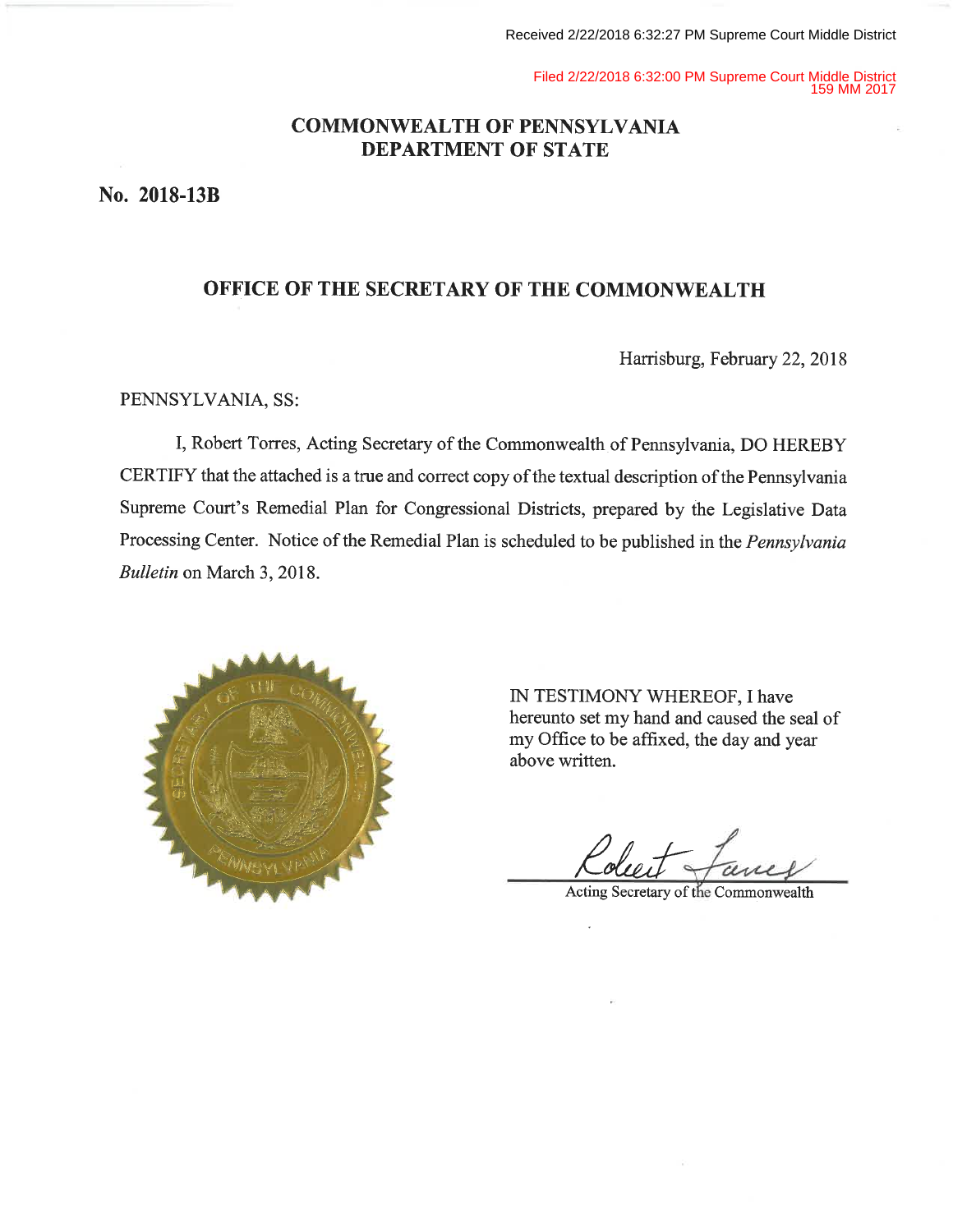#### **LEGISLATIVE DATA PROCESSING CENTER**

### **COMPOSITE LISTING**

**OF**

## **CONGRESSIONAL DISTRICTS**

#### **DISTRICT NUMBER DESCRIPTION**

- **Dist. 01 BUCKS and MONTGOMERY Counties. All of BUCKS County and Part of MONTGOMERY County consisting of the TOWNSHIPS of Franconia (PART, Precincts 02 (only block 1016 of tract 207103), 05 and 08), Hatfield, Horsham (PART, Districts 02 [PART, Divisions 01 (only blocks 3000, 3001, 3007, 3008, 3009, 3010, 3011, 3019, 3020, 3021, 3022, 3023 and 3035 of tract 200505) and 03] and 04 [PART, Divisions 01, 02 (all blocks except 2010, 2013, 2014, 2015 and 2016 of tract 200506), 03 and 04]) and Montgomery and the BOROUGHS of Hatfield, Lansdale, Souderton and Telford (Montgomery County Portion). Total population: 705,687**
- **Dist. 02 PHILADELPHIA County. Part of PHILADELPHIA County consisting of the CITY of Philadelphia (PART, Wards 05 [PART, Divisions 10 (all blocks except 1026, 1034 and 1036 of tract 036600), 15, 16 (only blocks 2017, 2018, 2022, 2023, 2033, 2034 and 2035 of tract 000100), 17, 20, 21, 23, 25 (only blocks 1047, 1049 and 1050 of tract 037600), 26 (only blocks 2016, 2036, 2037 and 2038 of tract 000100 and block 1022 of tract 036600) and 27], 07, 14, 18, 19, 20, 23, 25, 31, 33, 35, 37, 41, 42, 43, 45, 49, 53, 54, 55, 56, 57, 58, 61, 62, 63, 64, 65 and 66). Total population: 705,688**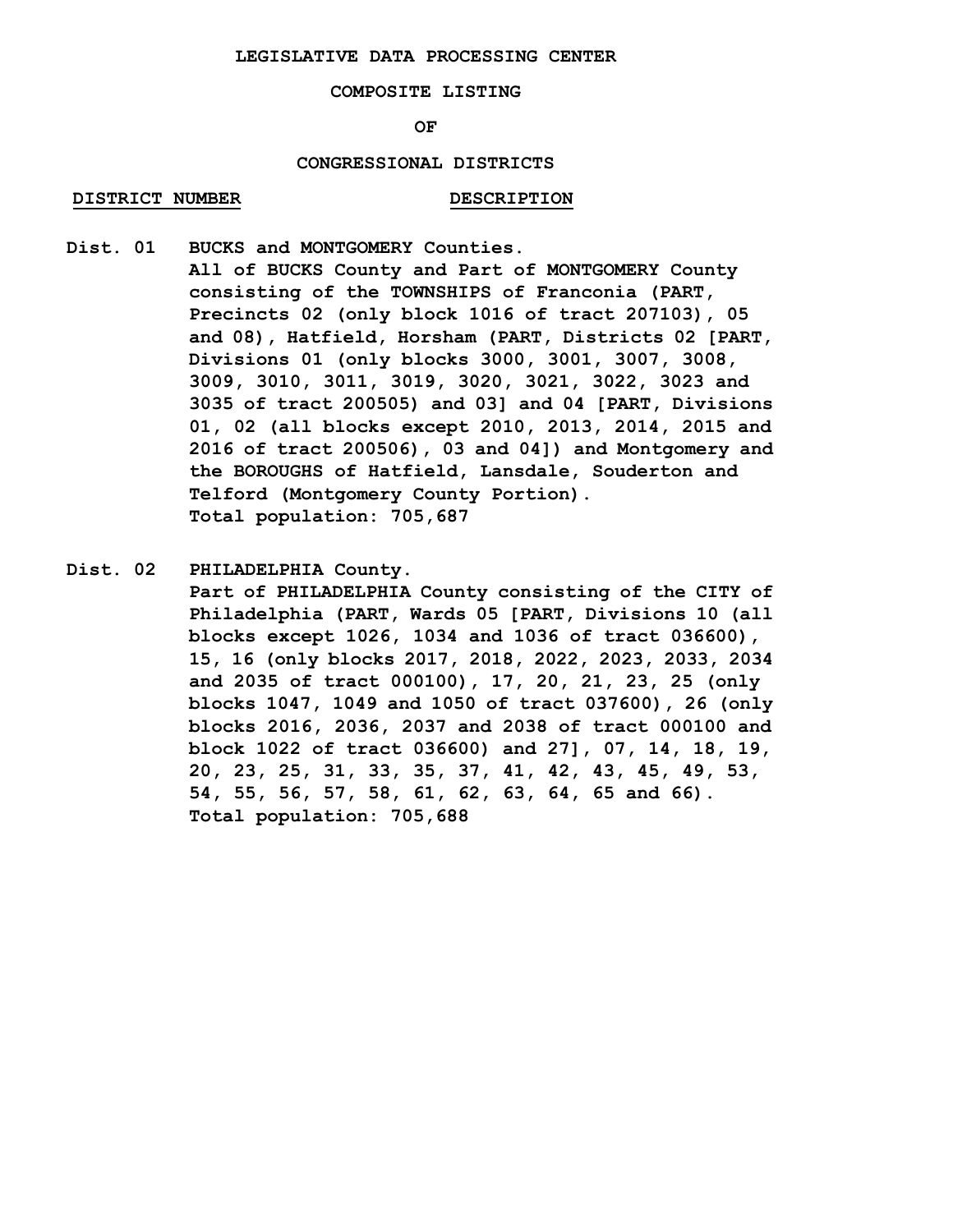## **Dist. 03 PHILADELPHIA County.**

**Part of PHILADELPHIA County consisting of the CITY of Philadelphia (PART, Wards 01, 02, 03 [PART, Divisions 01, 02, 03, 04, 05, 06, 07, 08, 09, 10, 11, 12, 13, 14, 15, 16, 17, 18, 19 and 20], 04, 05 [PART, Divisions 01, 02, 03, 04, 05, 06, 07, 08, 09, 10 (only blocks 1026, 1034 and 1036 of tract 036600), 11, 12, 13, 14, 16 (all blocks except 2017, 2018, 2022, 2023, 2033, 2034 and 2035 of tract 000100), 18, 19, 22, 24, 25 (all blocks except 1047, 1049 and 1050 of tract 037600), 26 (all blocks except 2016, 2036, 2037 and 2038 of tract 000100 and block 1022 of tract 036600), 28 and 29], 06, 08, 09, 10, 11, 12, 13, 15, 16, 17, 21, 22, 24, 27, 28, 29, 30, 32, 34, 36, 38, 44, 46, 47, 48, 50, 51 [PART, Divisions 01, 02, 05, 06, 07, 08 (all blocks except 5003 of tract 007400), 11, 12, 13, 14, 15, 16, 17, 18, 19, 20 (all blocks except 3008 and 4004 of tract 007102), 23, 26 and 28], 52, 59 and 60).**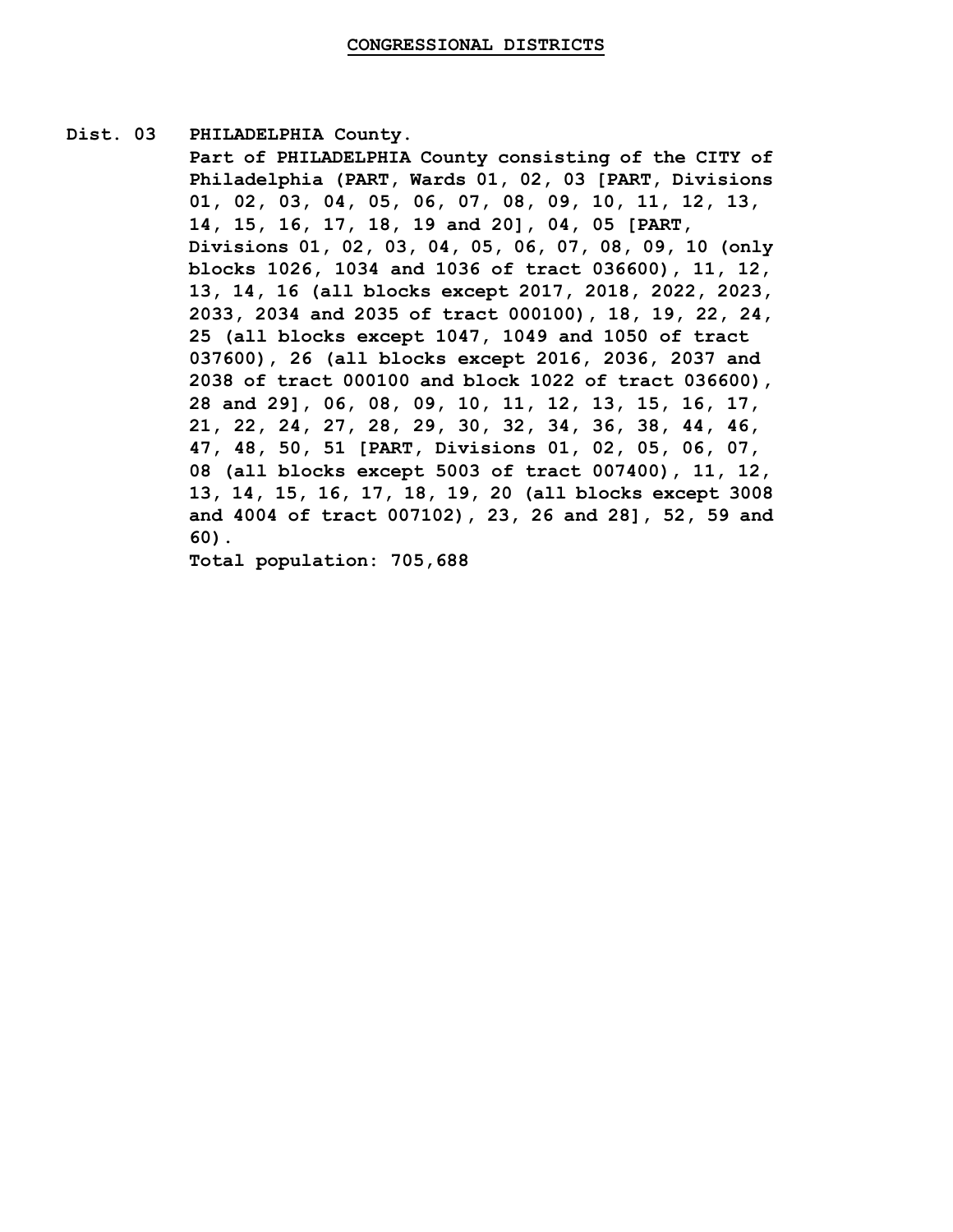**Dist. 04 BERKS and MONTGOMERY Counties.**

**Part of BERKS County consisting of the TOWNSHIPS of Colebrookdale, District (PART, District 01 (only blocks 1032 and 1036 of tract 013402)), Douglass and Washington and the BOROUGHS of Bally, Bechtelsville and Boyertown and Part of MONTGOMERY County consisting of the TOWNSHIPS of Abington, Cheltenham, Douglass, East Norriton, Franconia (PART, Precincts 01, 02 (all blocks except 1016 of tract 207103), 03, 04, 06 and 07), Horsham (PART, Districts 01, 02 [PART, Divisions 01 (all blocks except 3000, 3001, 3007, 3008, 3009, 3010, 3011, 3019, 3020, 3021, 3022, 3023 and 3035 of tract 200505), 02 and 04], 03 and 04 [PART, Division 02 (only blocks 2010, 2013, 2014, 2015 and 2016 of tract 200506)]), Limerick, Lower Frederick, Lower Gwynedd, Lower Merion (PART, Wards 01, 02, 03, 06 [PART, Division 03], 09, 11 [PART, Division 03], 12 [PART, Divisions 02 (all blocks except 4000, 4001, 4002, 4003 and 4015 of tract 204500) and 03 (all blocks except 3014 of tract 204500)] and 13), Lower Moreland, Lower Pottsgrove, Lower Providence, Lower Salford, Marlborough, New Hanover, Perkiomen, Plymouth, Salford, Skippack, Springfield, Towamencin, Upper Dublin, Upper Frederick, Upper Gwynedd, Upper Hanover, Upper Merion, Upper Moreland, Upper Pottsgrove, Upper Providence, Upper Salford, West Norriton, West Pottsgrove, Whitemarsh, Whitpain and Worcester and the BOROUGHS of Ambler, Bridgeport, Bryn Athyn, Collegeville, Conshohocken, East Greenville, Green Lane, Hatboro, Jenkintown, Narberth, Norristown, North Wales, Pennsburg, Pottstown, Red Hill, Rockledge, Royersford, Schwenksville, Trappe and West Conshohocken.**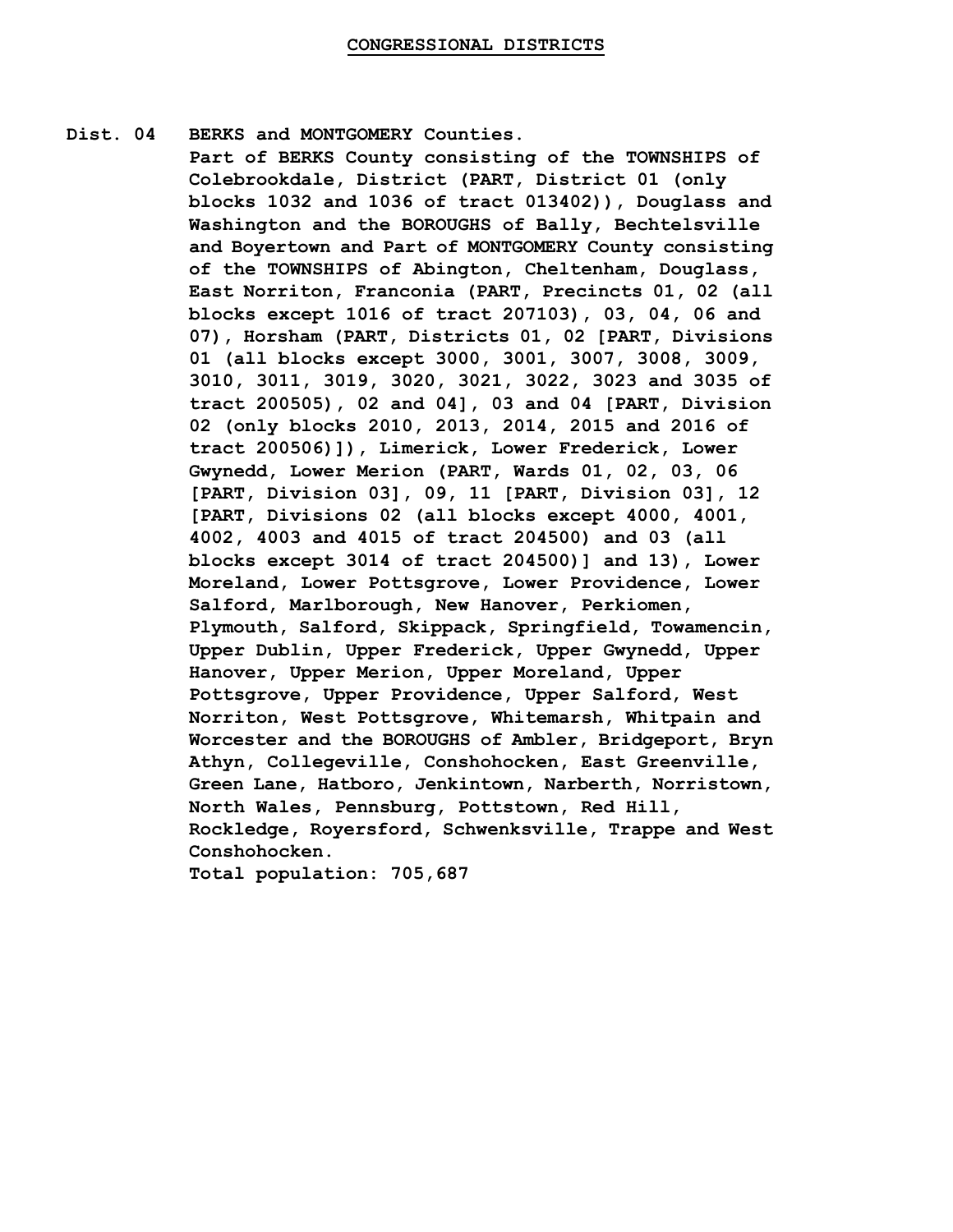**CHESTER, DELAWARE, MONTGOMERY and PHILADELPHIA Counties. Dist. 05**

> **Part of CHESTER County consisting of the TOWNSHIP of Birmingham (PART, Precinct 02 (only blocks 1044 and 1045 of tract 303100)); All of DELAWARE County; Part of MONTGOMERY County consisting of the TOWNSHIP of Lower Merion (PART, Wards 04, 05, 06 [PART, Divisions 01 and 02], 07, 08, 10, 11 [PART, Divisions 01, 02 and 2B], 12 [PART, Divisions 01, 02 (only blocks 4000, 4001, 4002, 4003 and 4015 of tract 204500) and 03 (only block 3014 of tract 204500)] and 14) and Part of PHILADELPHIA County consisting of the CITY of Philadelphia (PART, Wards 03 [PART, Divisions 21 and 22], 26, 39, 40 and 51 [PART, Divisions 03, 04, 08 (only block 5003 of tract 007400), 09, 10, 20 (only blocks 3008 and 4004 of tract 007102), 21, 22, 24, 25 and 27]).**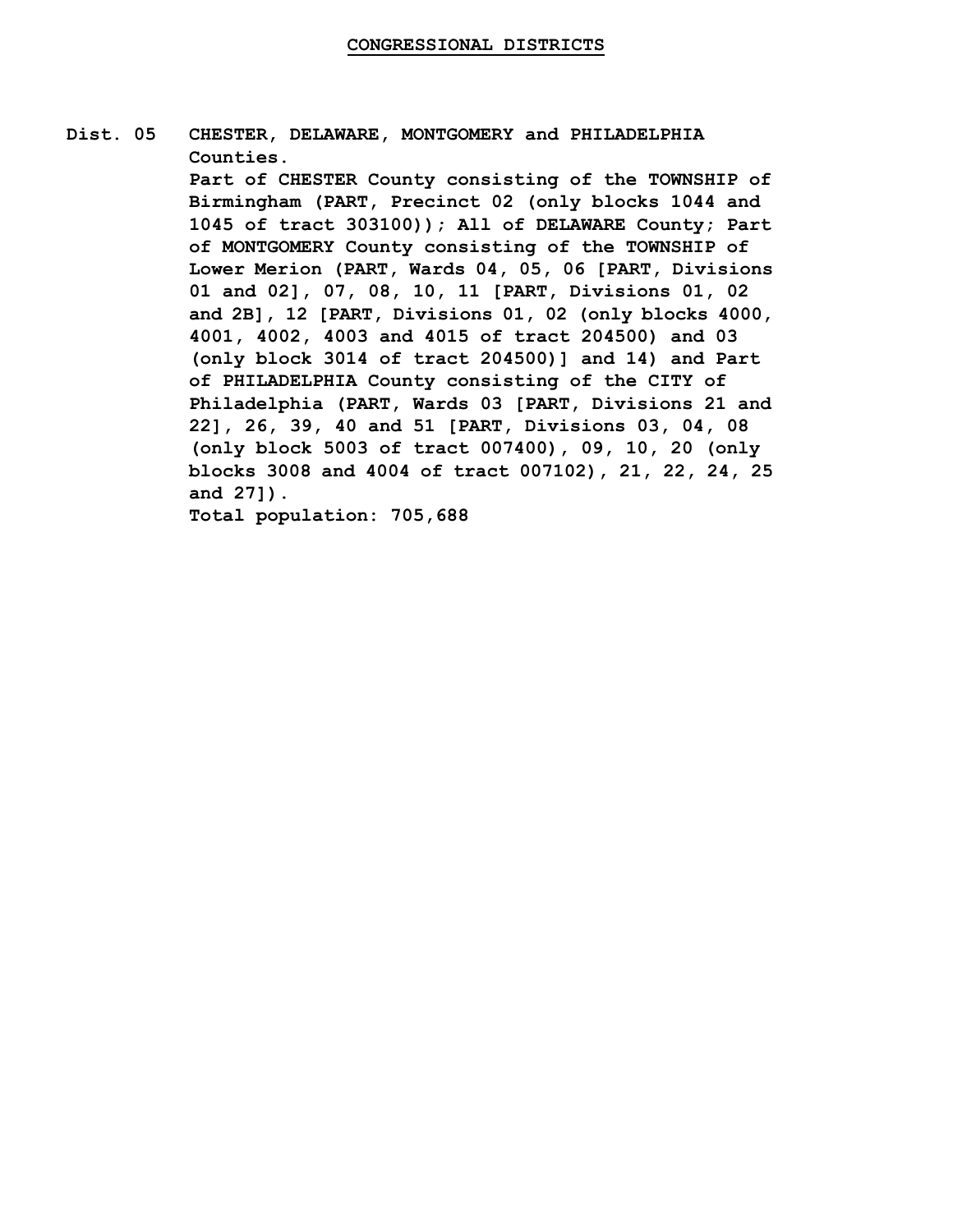- **Dist. 06 BERKS and CHESTER Counties.**
	- **Part of BERKS County consisting of the CITY of Reading and the TOWNSHIPS of Brecknock, Caernarvon, Cumru, Exeter (PART, Precincts 02, 03, 04, 05 (all blocks except 1009, 1010, 1011, 1012, 1013, 1014, 1015, 1016, 1017, 1018, 1019, 1025, 1026, 1027, 1040, 2009, 2010, 2011, 2012, 2013, 2014, 2015, 2021 and 2024 of tract 012104) and 07), Lower Alsace, Robeson, Spring, Adamstown (Berks County Portion) and Union and the BOROUGHS of Birdsboro, Kenhorst, Mohnton, Mount Penn, New Morgan, Shillington, Sinking Spring, St. Lawrence, West Reading and Wyomissing and Part of CHESTER County consisting of the CITY of Coatesville and the TOWNSHIPS of Birmingham (PART, Precincts 01 and 02 (all blocks except 1044 and 1045 of tract 303100)), Caln, Charlestown, East Bradford, East Brandywine, East Caln, East Coventry, East Fallowfield, East Goshen, East Marlborough, East Nantmeal, East Nottingham, East Pikeland, East Vincent, East Whiteland, Easttown, Elk, Franklin, Highland, Honey Brook, Kennett, London Britain, London Grove, Londonderry, Lower Oxford, New Garden, New London, Newlin, North Coventry, Penn, Pennsbury, Pocopson, Sadsbury, Schuylkill, South Coventry, Thornbury, Tredyffrin, Upper Oxford, Upper Uwchlan, Uwchlan, Valley, Wallace, Warwick, West Bradford, West Brandywine, West Caln, West Fallowfield, West Goshen, West Marlborough, West Nantmeal, West Nottingham, West Pikeland, West Sadsbury, West Vincent, West Whiteland, Westtown and Willistown and the BOROUGHS of Atglen, Avondale, Downingtown, Elverson, Honey Brook, Kennett Square, Malvern, Modena, Oxford, Parkesburg, Phoenixville, South Coatesville, Spring City, West Chester and West Grove. Total population: 705,688**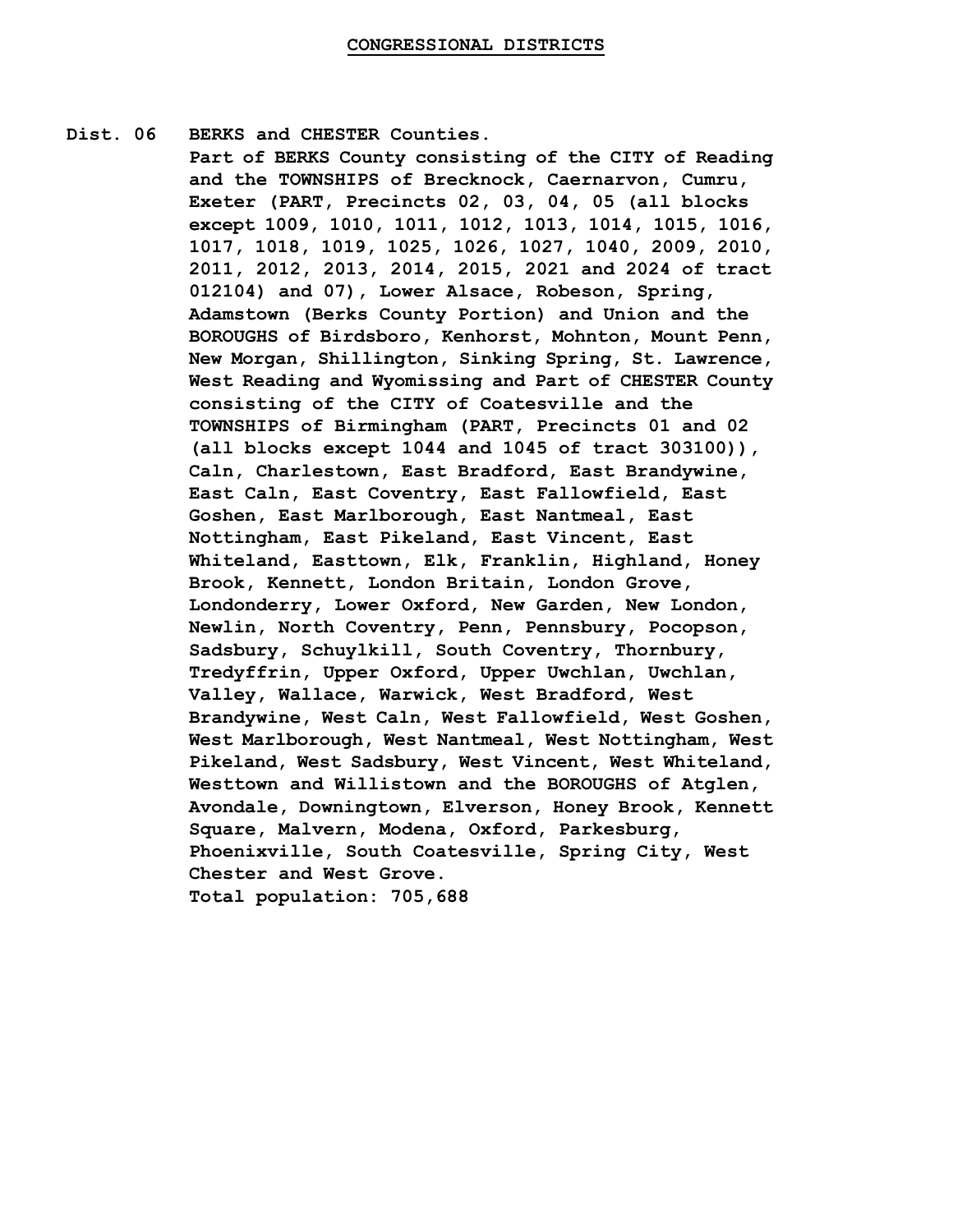- **Dist. 07 LEHIGH, MONROE and NORTHAMPTON Counties.**
	- **All of LEHIGH County; Part of MONROE County consisting of the TOWNSHIPS of Eldred, Hamilton, Ross, Smithfield (PART, Districts 01 (only blocks 1004, 1028, 1039, 1040, 1041, 1044, 1045, 1046, 1047, 1048, 1050 and 1058 of tract 300502), 02 and 03) and Stroud and the BOROUGHS of Delaware Water Gap, East Stroudsburg and Stroudsburg and All of NORTHAMPTON County. Total population: 705,688**
- **Dist. 08 LACKAWANNA, LUZERNE, MONROE, PIKE and WAYNE Counties. All of LACKAWANNA County; Part of LUZERNE County consisting of the CITIES of Hazleton, Nanticoke, Pittston and Wilkes-Barre and the TOWNSHIPS of Bear Creek, Buck, Butler, Dallas, Dennison, Exeter, Fairview, Foster, Franklin, Hanover, Hazle (PART, Districts 01 (only blocks 2073, 2074, 2075, 2076 and 2077 of tract 216900 and blocks 1014, 1039, 1040, 1041, 1042, 1043, 1045, 2149, 2150 and 2151 of tract 217001), 02, 03, 04 and 05), Jackson, Jenkins, Kingston, Pittston, Plains, Plymouth, Rice, Wilkes-Barre and Wright and the BOROUGHS of Ashley, Avoca, Bear Creek Village, Courtdale, Dupont, Duryea, Edwardsville, Exeter, Forty Fort, Freeland, Hughestown, Jeddo, Kingston, Laflin, Larksville, Laurel Run, Luzerne, Nuangola, Penn Lake Park, Plymouth, Pringle, Sugar Notch, Swoyersville, Warrior Run, West Hazleton, West Pittston, West Wyoming, White Haven, Wyoming and Yatesville; Part of MONROE County consisting of the TOWNSHIPS of Barrett, Chestnuthill, Coolbaugh, Jackson, Middle Smithfield, Paradise, Pocono, Polk, Price, Smithfield (PART, District 01 (all blocks except 1004, 1028, 1039, 1040, 1041, 1044, 1045, 1046, 1047, 1048, 1050 and 1058 of tract 300502)), Tobyhanna and Tunkhannock and the BOROUGH of Mount Pocono; All of PIKE County and All of WAYNE County.**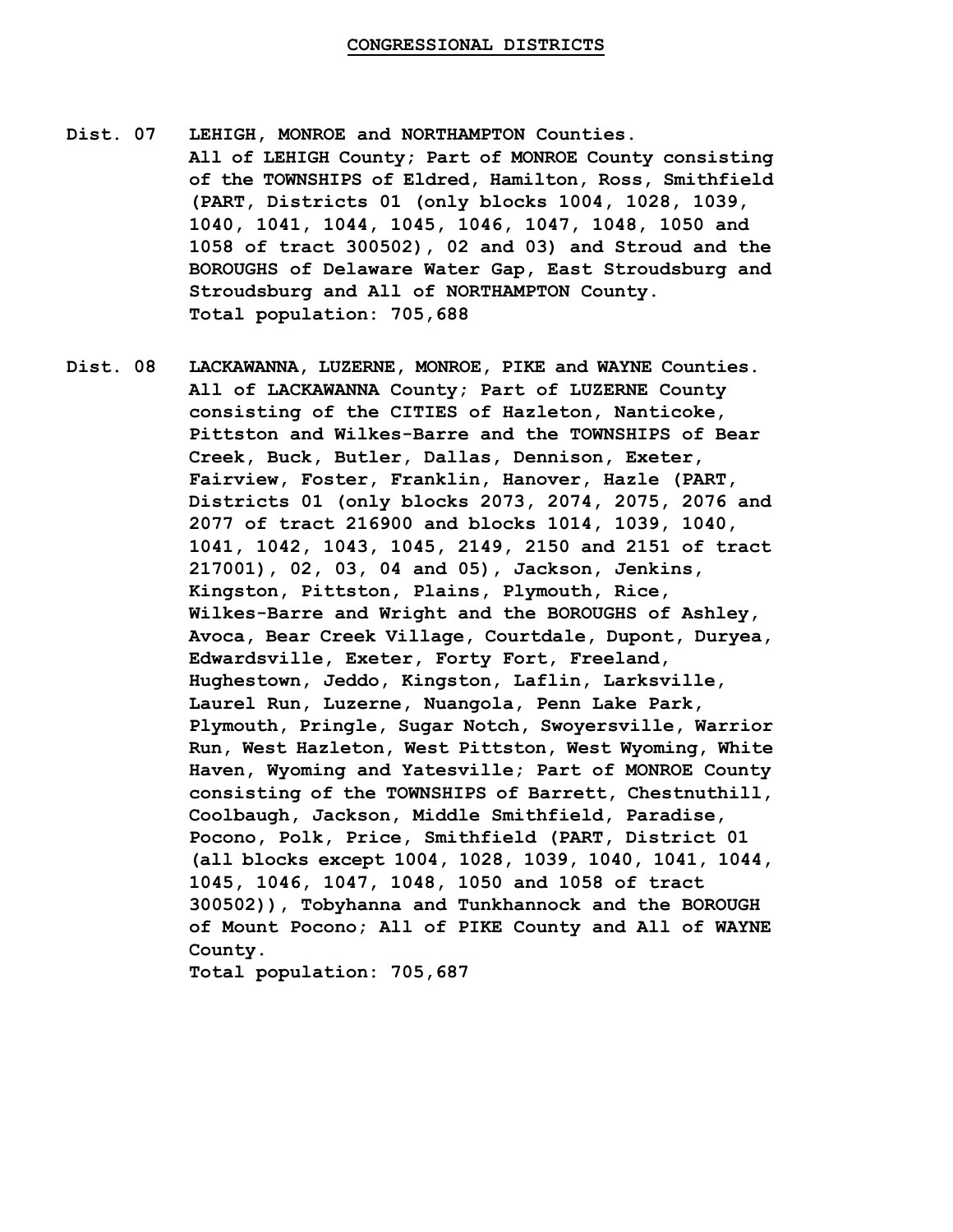**BERKS, CARBON, COLUMBIA, LEBANON, LUZERNE, MONTOUR,**

**Dist. 09**

**NORTHUMBERLAND and SCHUYLKILL Counties. Part of BERKS County consisting of the TOWNSHIPS of Albany, Alsace, Amity, Bern, Bethel, Centre, District (PART, District 01 (all blocks except 1032 and 1036 of tract 013402)), Earl, Exeter (PART, Precincts 01, 05 (only blocks 1009, 1010, 1011, 1012, 1013, 1014, 1015, 1016, 1017, 1018, 1019, 1025, 1026, 1027, 1040, 2009, 2010, 2011, 2012, 2013, 2014, 2015, 2021 and 2024 of tract 012104), 06, 08, 09 and 10), Greenwich, Heidelberg, Hereford, Jefferson, Longswamp, Lower Heidelberg, Maidencreek, Marion, Maxatawny, Muhlenberg, North Heidelberg, Oley, Ontelaunee, Penn, Perry, Pike, Richmond, Rockland, Ruscombmanor, South Heidelberg, Tilden, Tulpehocken, Upper Bern, Upper Tulpehocken and Windsor and the BOROUGHS of Bernville, Centerport, Fleetwood, Hamburg, Kutztown, Laureldale, Leesport, Lenhartsville, Lyons, Robesonia, Shoemakersville, Strausstown, Topton, Wernersville and Womelsdorf; All of CARBON County; All of COLUMBIA County; All of LEBANON County; Part of LUZERNE County consisting of the TOWNSHIPS of Black Creek, Conyngham, Dorrance, Fairmount, Hazle (PART, District 01 (all blocks except 2073, 2074, 2075, 2076 and 2077 of tract 216900 and blocks 1014, 1039, 1040, 1041, 1042, 1043, 1045, 2149, 2150 and 2151 of tract 217001)), Hollenback, Hunlock, Huntington, Lake, Lehman, Nescopeck, Newport, Ross, Salem, Slocum, Sugarloaf and Union and the BOROUGHS of Conyngham, Dallas, Harveys Lake, Nescopeck, New Columbus and Shickshinny; All of MONTOUR County; Part of NORTHUMBERLAND County consisting of the CITY of Shamokin and the TOWNSHIPS of Coal, East Cameron, Mount Carmel, Ralpho and Upper Mahanoy (only blocks 1000, 1053, 1054, 1055, 1193, 1194, 1195, 1196, 1197, 1198, 1199, 1200, 1201, 1202, 1203, 1204, 1205, 1206, 1207 and 1208 of tract 082300) and the BOROUGHS of Kulpmont, Marion Heights and Mount Carmel and All of SCHUYLKILL County. Total population: 705,687**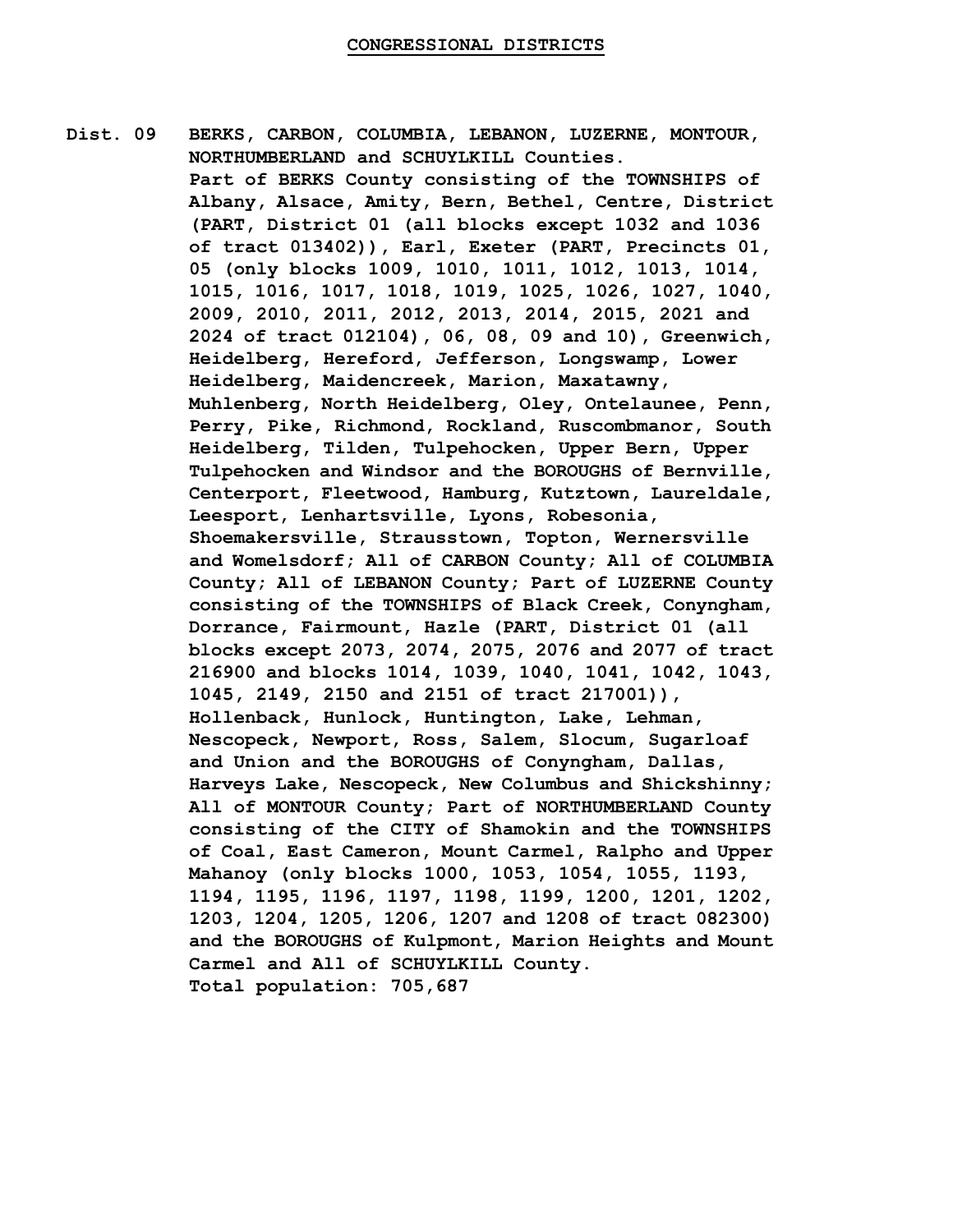**Dist. 10 CUMBERLAND, DAUPHIN and YORK Counties.**

**Part of CUMBERLAND County consisting of the TOWNSHIPS of East Pennsboro, Hampden, Lower Allen, Middlesex, Monroe, North Middleton (PART, Precincts 01 (all blocks except 1076 of tract 011901), 02 and 03 (all blocks except 1004, 1005, 1006, 1008, 1009, 1013, 1014, 1015, 1016, 1017, 1018, 1019, 1020, 1021, 1022, 1023, 1024, 1025, 1026, 1027, 1028, 1029, 1030, 1031, 1032, 1033, 1034, 1035, 1036, 1044, 1083, 1084, 1085, 1086, 1087, 1094, 1095, 1096, 2000, 2001, 2002, 2003, 2004, 2005, 2006, 2007, 2008, 2009, 2010, 2011, 2012, 2013, 2014, 2015, 2016, 2017, 2018, 2019, 2034, 2037, 2038, 2039, 2040, 2041, 2042, 2043, 2047, 2049, 2050, 2051, 2071, 2094, 2095, 2096, 2100, 2101, 2102, 2103, 2104, 2105 and 2106 of tract 011901 and blocks 3012, 3014, 3015, 3016, 3017 and 3051 of tract 011902)), Silver Spring, South Middleton and Upper Allen and the BOROUGHS of Camp Hill, Carlisle, Lemoyne, Mechanicsburg, Mount Holly Springs, New Cumberland, Shiremanstown and Wormleysburg; All of DAUPHIN County and Part of YORK County consisting of the CITY of York and the TOWNSHIPS of Carroll, Conewago, Dover, East Manchester, Fairview, Franklin, Manchester, Monaghan, Newberry, Spring Garden, Springettsbury, Warrington, Washington, West Manchester and York (PART, Wards 01, 03, 04 and 05 [PART, Divisions 01, 02 and 03 (all blocks except 3020, 4030, 4033, 4037, 4048, 4049, 4050, 4051, 4052, 4053, 4054 and 4055 of tract 022910)]) and the BOROUGHS of Dillsburg, Dover, Franklintown, Goldsboro, Lewisberry, Manchester, Mount Wolf, North York, Wellsville, West York, Yoe and York Haven.**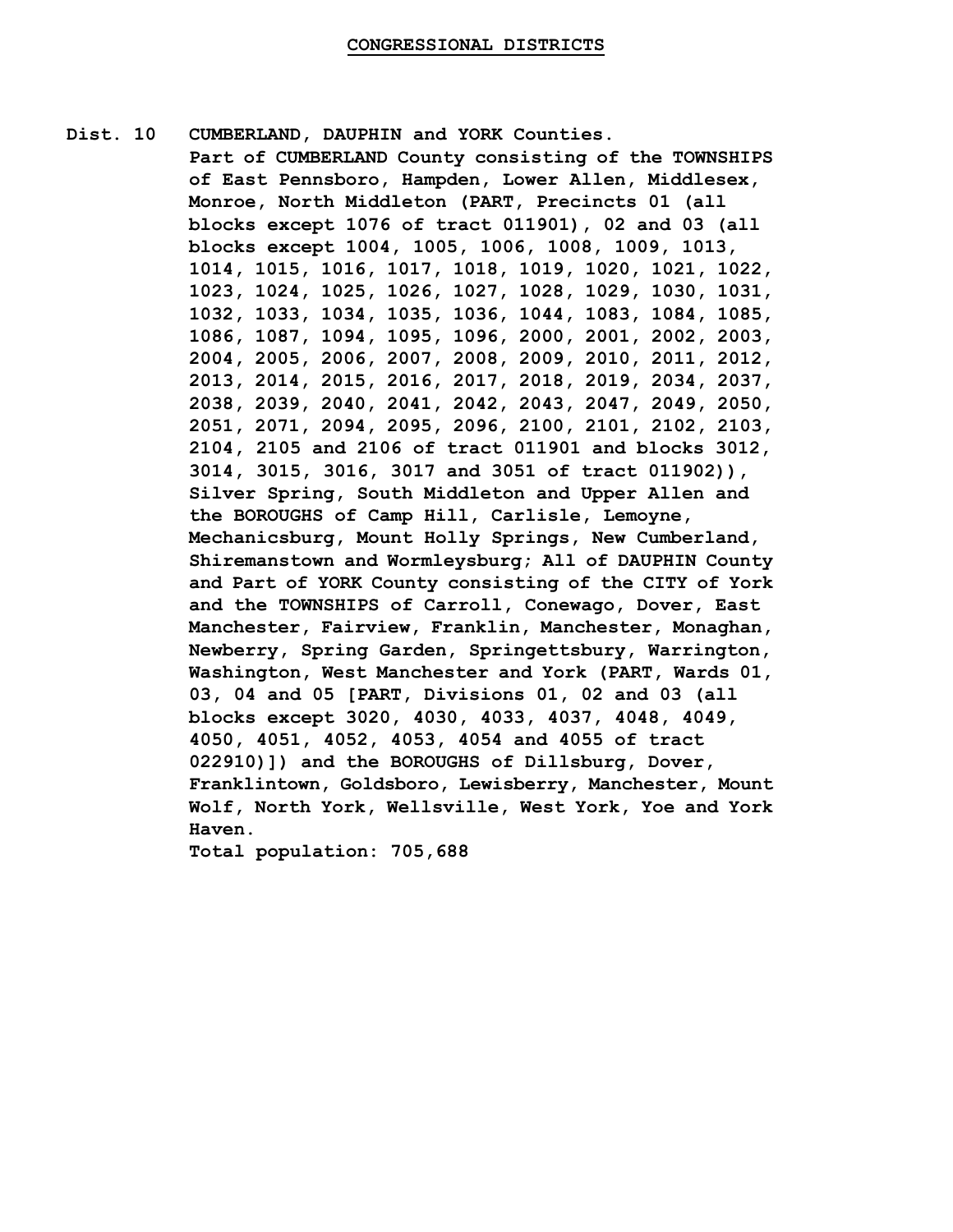- **Dist. 11 LANCASTER and YORK Counties.**
	- **All of LANCASTER County and Part of YORK County consisting of the TOWNSHIPS of Chanceford, Codorus, East Hopewell, Fawn, Heidelberg, Hellam, Hopewell, Jackson, Lower Chanceford, Lower Windsor, Manheim, North Codorus, North Hopewell, Paradise, Peach Bottom, Penn, Shrewsbury, Springfield, West Manheim, Windsor and York (PART, Wards 02 and 05 [PART, Division 03 (only blocks 3020, 4030, 4033, 4037, 4048, 4049, 4050, 4051, 4052, 4053, 4054 and 4055 of tract 022910)]) and the BOROUGHS of Cross Roads, Dallastown, Delta, East Prospect, Fawn Grove, Felton, Glen Rock, Hallam, Hanover, Jacobus, Jefferson, Loganville, New Freedom, New Salem, Railroad, Red Lion, Seven Valleys, Shrewsbury, Spring Grove, Stewartstown, Windsor, Winterstown, Wrightsville and Yorkana. Total population: 705,688**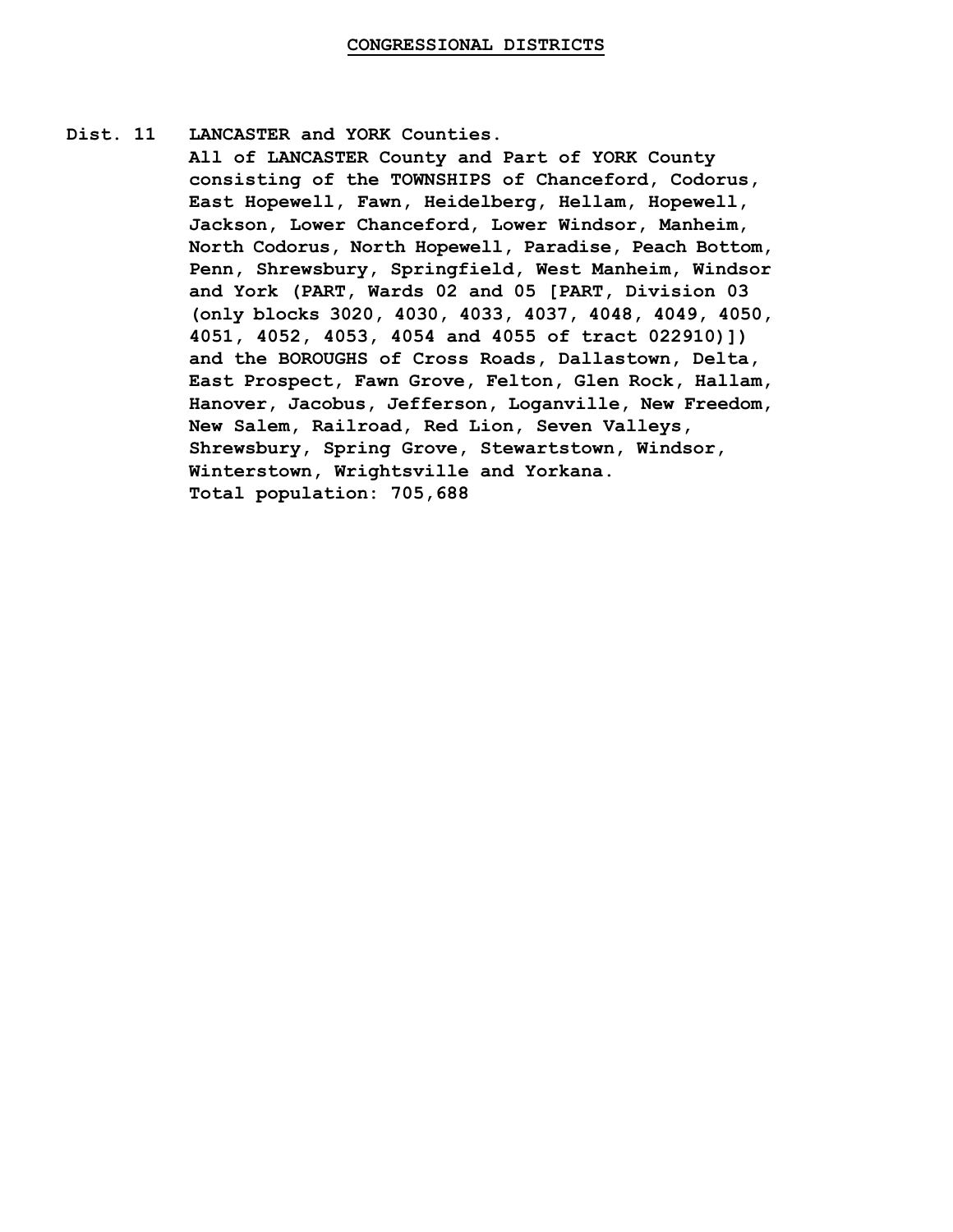**BRADFORD, CENTRE, CLINTON, JUNIATA, LYCOMING, MIFFLIN, NORTHUMBERLAND, PERRY, POTTER, SNYDER, SULLIVAN, SUSQUEHANNA, TIOGA, UNION and WYOMING Counties. Dist. 12 All of BRADFORD County; Part of CENTRE County consisting of the TOWNSHIPS of College, Ferguson, Gregg, Haines, Halfmoon (all blocks except 1009, 1011, 1012, 1013, 1018, 1054, 1055, 1056, 1057, 1058, 1059, 1060, 1061, 1062, 1063, 1064, 1066, 1067, 1068 and 1069 of tract 011901), Harris, Miles, Penn and Potter and the BOROUGHS of Centre Hall, Millheim and State College; All of CLINTON County; All of JUNIATA County; All of LYCOMING County; All of MIFFLIN County; Part of NORTHUMBERLAND County consisting of the CITY of Sunbury and the TOWNSHIPS of Delaware, East Chillisquaque, Jackson, Jordan, Lewis, Little Mahanoy, Lower Augusta, Lower Mahanoy, Point, Rockefeller, Rush, Shamokin, Turbot, Upper Augusta, Upper Mahanoy (all blocks except 1000, 1053, 1054, 1055, 1193, 1194, 1195, 1196, 1197, 1198, 1199, 1200, 1201, 1202, 1203, 1204, 1205, 1206, 1207 and 1208 of tract 082300), Washington, West Cameron, West Chillisquaque and Zerbe and the BOROUGHS of Herndon, McEwensville, Milton, Northumberland, Riverside, Snydertown, Turbotville and Watsontown; All of PERRY County; All of POTTER County; All of SNYDER County; All of SULLIVAN County; All of SUSQUEHANNA County; All of TIOGA County; All of UNION County and All of WYOMING County. Total population: 705,688**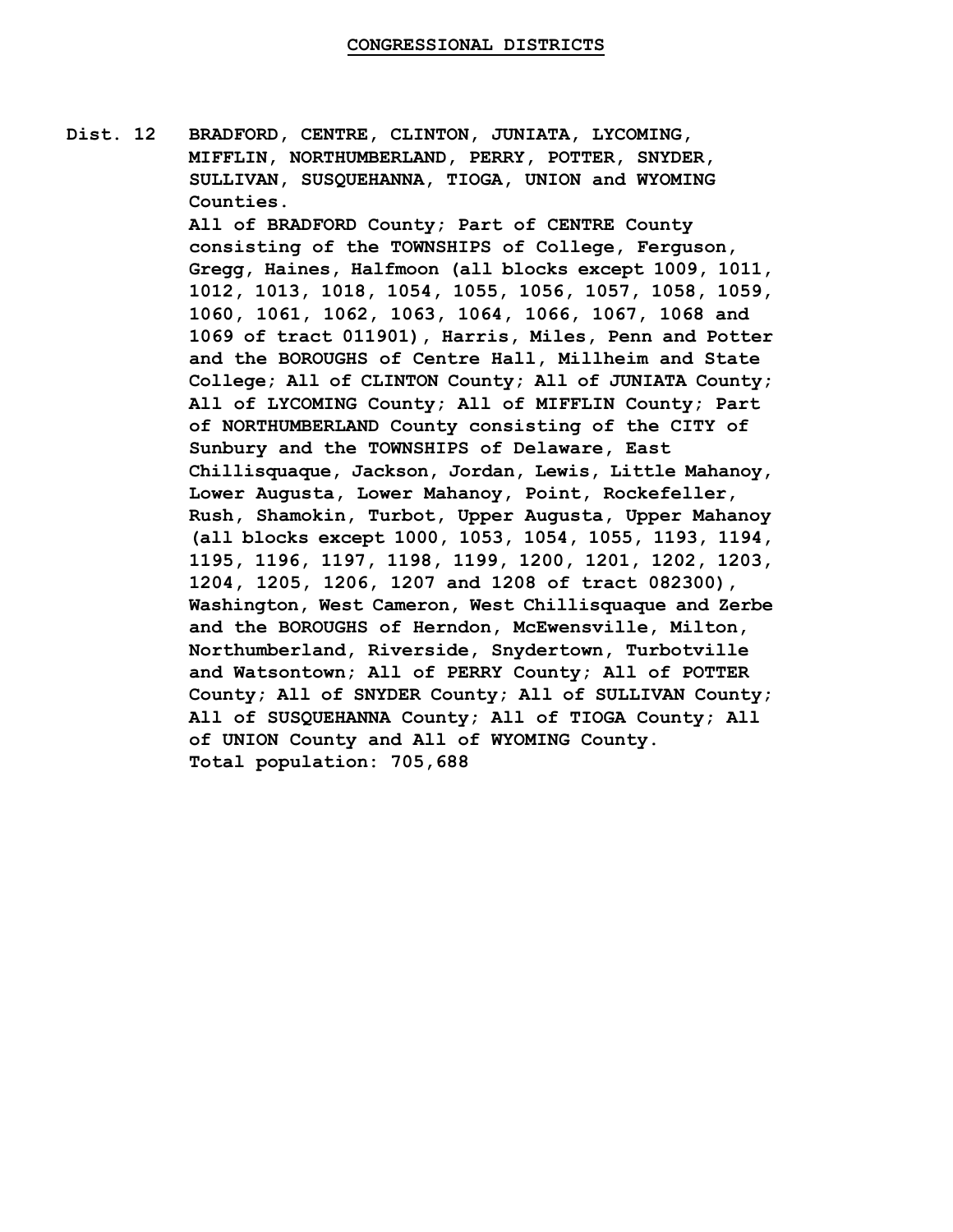**ADAMS, BEDFORD, BLAIR, CAMBRIA, CUMBERLAND, FRANKLIN, FULTON, HUNTINGDON, SOMERSET and WESTMORELAND Counties. Dist. 13**

> **All of ADAMS County; All of BEDFORD County; All of BLAIR County; Part of CAMBRIA County consisting of the CITY of Johnstown and the TOWNSHIPS of Conemaugh, East Taylor (PART, Districts 01 (only blocks 1003, 1004, 1005 and 1016 of tract 010100), 02, 03 (only block 2002 of tract 010100) and 04 (only blocks 1021, 3000, 3003, 3004, 3005 and 3008 of tract 010100)), Lower Yoder, Middle Taylor, Stonycreek, Upper Yoder and West Taylor and the BOROUGHS of Brownstown, Daisytown, Dale, East Conemaugh, Ferndale, Franklin, Lorain, Southmont and Westmont; Part of CUMBERLAND County consisting of the TOWNSHIPS of Cooke, Dickinson, Hopewell, Lower Frankford, Lower Mifflin, North Middleton (PART, Precincts 01 (only block 1076 of tract 011901) and 03 (only blocks 1004, 1005, 1006, 1008, 1009, 1013, 1014, 1015, 1016, 1017, 1018, 1019, 1020, 1021, 1022, 1023, 1024, 1025, 1026, 1027, 1028, 1029, 1030, 1031, 1032, 1033, 1034, 1035, 1036, 1044, 1083, 1084, 1085, 1086, 1087, 1094, 1095, 1096, 2000, 2001, 2002, 2003, 2004, 2005, 2006, 2007, 2008, 2009, 2010, 2011, 2012, 2013, 2014, 2015, 2016, 2017, 2018, 2019, 2034, 2037, 2038, 2039, 2040, 2041, 2042, 2043, 2047, 2049, 2050, 2051, 2071, 2094, 2095, 2096, 2100, 2101, 2102, 2103, 2104, 2105 and 2106 of tract 011901 and blocks 3012, 3014, 3015, 3016, 3017 and 3051 of tract 011902)), North Newton, Penn, Shippensburg, South Newton, Southampton, Upper Frankford, Upper Mifflin and West Pennsboro and the BOROUGHS of Newburg, Newville and Shippensburg (Cumberland County Portion); All of FRANKLIN County; All of FULTON County; All of HUNTINGDON County; All of SOMERSET County and Part of WESTMORELAND County consisting of the TOWNSHIPS of Cook, Derry, Donegal, Fairfield, Ligonier, St. Clair and Unity (PART, Districts Baggaley, Gravel Hill, Pleasant Unity (only blocks 3021, 3022, 4017, 4018, 4019, 4021, 4022, 4026, 4027, 4028, 4032, 4037, 4038, 4045 and 4048 of tract 807200) and Whitney) and the BOROUGHS of Bolivar, Derry, Donegal, Laurel Mountain, Ligonier, New Alexandria, New Florence, Seward and Youngstown. Total population: 705,688**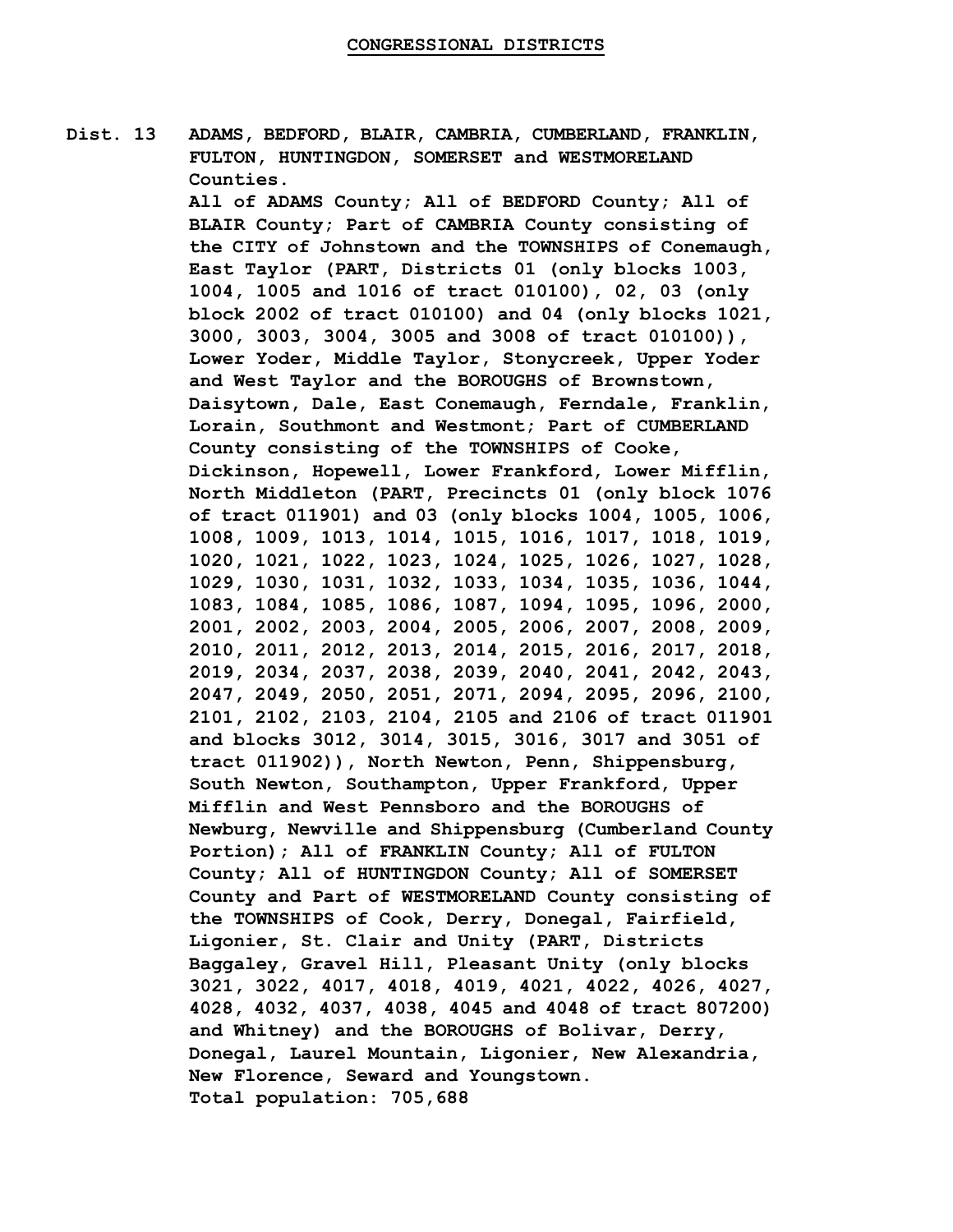**FAYETTE, GREENE, WASHINGTON and WESTMORELAND Counties. Dist. 14**

> **All of FAYETTE County; All of GREENE County; All of WASHINGTON County and Part of WESTMORELAND County consisting of the CITIES of Arnold, Greensburg, Jeannette, Latrobe, Lower Burrell, Monessen and New Kensington and the TOWNSHIPS of Allegheny, Bell, East Huntingdon, Hempfield, Loyalhanna, Mount Pleasant, North Huntingdon, Penn, Rostraver, Salem, Sewickley, South Huntingdon, Unity (PART, Districts Beatty, Crabtree, Dennison, Dorothy, Kuhns, Lloydsville, Marguerite, Mutual, Pleasant Unity (all blocks except 3021, 3022, 4017, 4018, 4019, 4021, 4022, 4026, 4027, 4028, 4032, 4037, 4038, 4045 and 4048 of tract 807200) and Roble), Upper Burrell and Washington and the BOROUGHS of Adamsburg, Arona, Avonmore, Delmont, East Vandergrift, Export, Hunker, Hyde Park, Irwin, Madison, Manor, Mount Pleasant, Murrysville, New Stanton, North Belle Vernon, North Irwin, Oklahoma, Penn, Scottdale, Smithton, South Greensburg, Southwest Greensburg, Sutersville, Trafford (Westmoreland County Portion), Vandergrift, West Leechburg, West Newton and Youngwood.**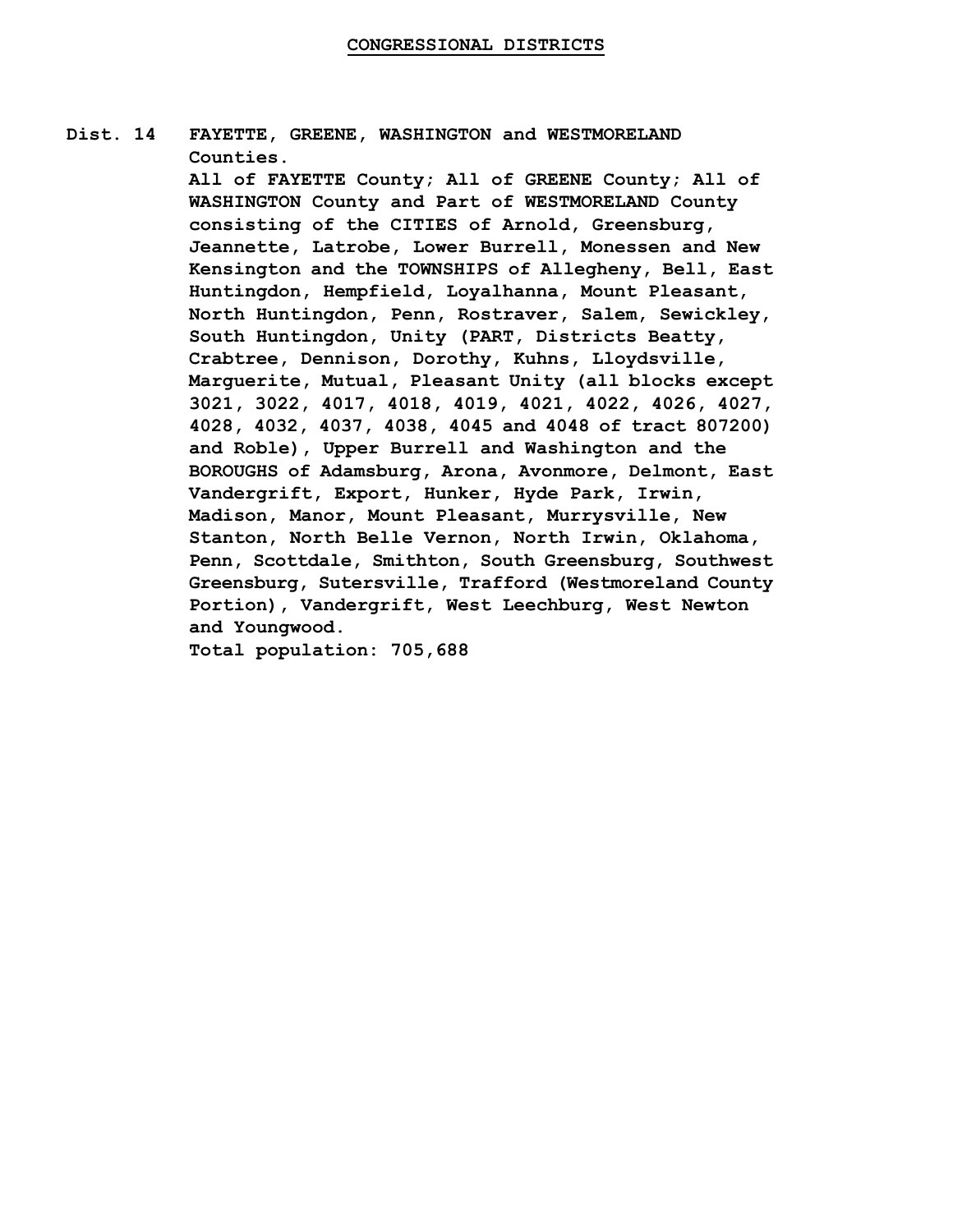**ARMSTRONG, BUTLER, CAMBRIA, CAMERON, CENTRE, CLARION, CLEARFIELD, ELK, FOREST, INDIANA, JEFFERSON, MCKEAN, VENANGO and WARREN Counties. Dist. 15 All of ARMSTRONG County; Part of BUTLER County consisting of the TOWNSHIPS of Allegheny, Buffalo, Clearfield, Concord, Donegal, Fairview, Jefferson (PART, Districts I (all blocks except 2011, 2013, 2017, 2018, 2019, 2020, 2021, 2022, 2023, 2024, 2025, 2026 and 2027 of tract 911501) and Ii (all blocks except 4001, 4009, 4010, 4012, 4013, 4014, 4015, 4017, 4018, 4019, 4020, 4021, 4022, 4023, 4024, 4025, 4026, 4027, 4028, 4029, 4030, 4031, 4032, 4033, 4034 and 4035 of tract 911501)), Oakland, Parker, Summit, Venango, Washington and Winfield and the BOROUGHS of Bruin, Cherry Valley, Chicora, East Butler, Eau Claire, Fairview, Karns City and Petrolia; Part of CAMBRIA County consisting of the TOWNSHIPS of Adams, Allegheny, Barr, Blacklick, Cambria, Chest, Clearfield, Cresson, Croyle, Dean, East Carroll, East Taylor (PART, Districts 01 (all blocks except 1003, 1004, 1005 and 1016 of tract 010100), 03 (all blocks except 2002 of tract 010100) and 04 (all blocks except 1021, 3000, 3003, 3004, 3005 and 3008 of tract 010100)), Elder, Gallitzin, Jackson, Munster, Portage, Reade, Richland, Summerhill, Susquehanna, Washington, West Carroll and White and the BOROUGHS of Ashville, Carrolltown, Cassandra, Chest Springs, Cresson, Ebensburg, Ehrenfeld, Gallitzin, Geistown, Hastings, Lilly, Loretto, Nanty Glo, Northern Cambria, Patton, Portage, Sankertown, Scalp Level, South Fork, Summerhill, Tunnelhill (Cambria County Portion), Vintondale and Wilmore; All of CAMERON County; Part of CENTRE County consisting of the TOWNSHIPS of Benner, Boggs, Burnside, Curtin, Halfmoon (only blocks 1009, 1011, 1012, 1013, 1018, 1054, 1055, 1056, 1057, 1058, 1059, 1060, 1061, 1062, 1063, 1064, 1066, 1067, 1068 and 1069 of tract 011901), Howard, Huston, Liberty, Marion, Patton, Rush, Snow Shoe, Spring, Taylor, Union, Walker and Worth and the BOROUGHS of Bellefonte, Howard, Milesburg, Philipsburg, Port Matilda, Snow Shoe and Unionville; All of CLARION County; All of CLEARFIELD County; All of ELK County; All of FOREST County; All of INDIANA County; All of JEFFERSON County; All of MCKEAN County; All of VENANGO**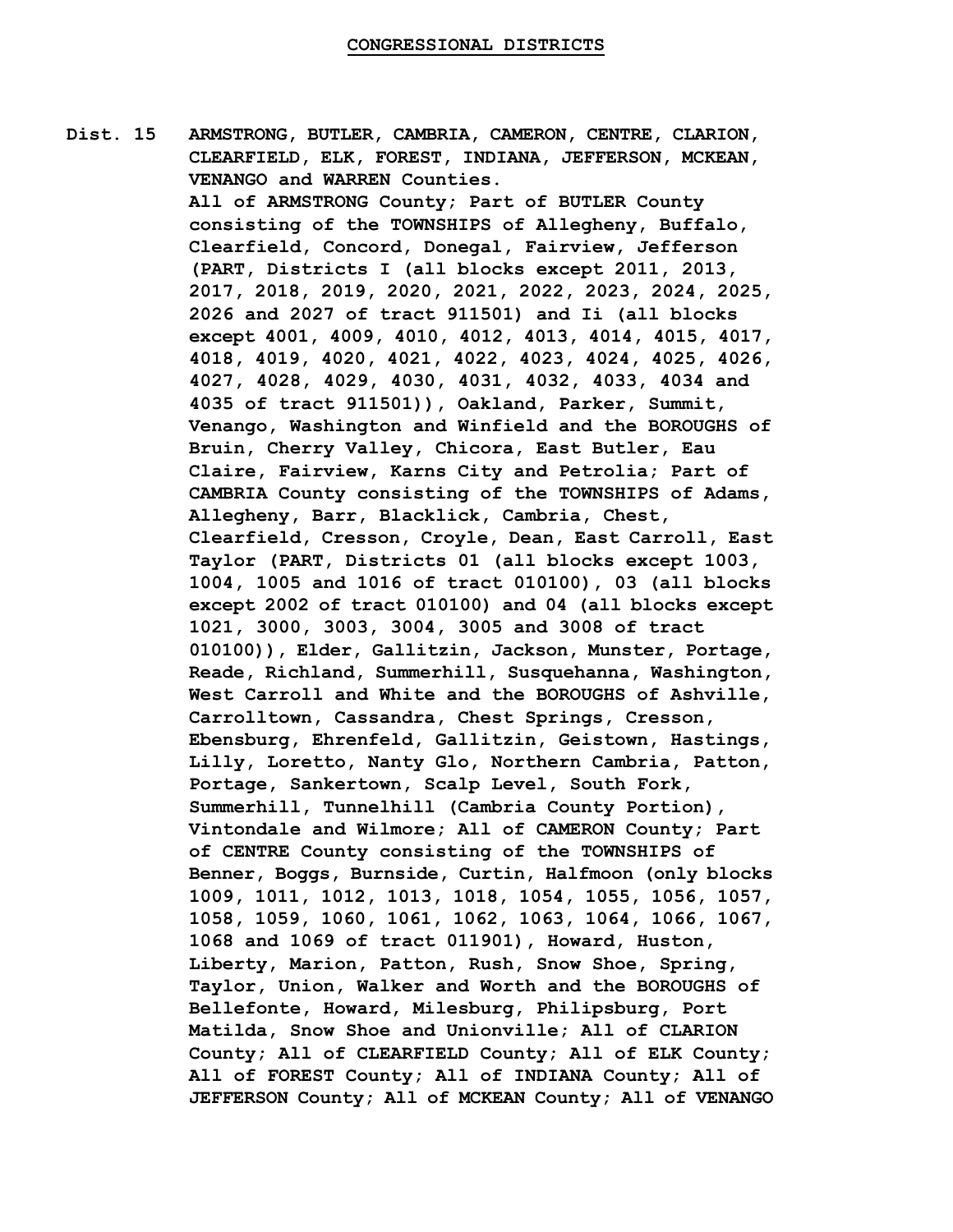**County and All of WARREN County. Total population: 705,688**

**Dist. 16 BUTLER, CRAWFORD, ERIE, LAWRENCE and MERCER Counties. Part of BUTLER County consisting of the CITY of Butler and the TOWNSHIPS of Adams, Brady, Butler, Center, Cherry, Clay, Clinton, Connoquenessing, Cranberry (PART, Districts East [PART, Divisions 01, 02 (all blocks except 2009, 2010, 2011, 2012, 2013, 2014, 2015 and 2016 of tract 912301 and block 1001 of tract 912304) and 03 (only block 1034 of tract 912303 and blocks 1035, 1036, 1037, 1043, 1044, 1045, 1046, 1047 and 1048 of tract 912304)], West [PART, Division 02 (all blocks except 2008, 2013 and 2018 of tract 912001 and blocks 2000, 2001, 2002, 2003 and 2012 of tract 912002)] and West [PART, Division 01 (all blocks except 1027, 1028 and 1029 of tract 912001)]), Forward, Franklin, Jackson, Jefferson (PART, Districts I (only blocks 2011, 2013, 2017, 2018, 2019, 2020, 2021, 2022, 2023, 2024, 2025, 2026 and 2027 of tract 911501) and Ii (only blocks 4001, 4009, 4010, 4012, 4013, 4014, 4015, 4017, 4018, 4019, 4020, 4021, 4022, 4023, 4024, 4025, 4026, 4027, 4028, 4029, 4030, 4031, 4032, 4033, 4034 and 4035 of tract 911501)), Lancaster, Marion, Mercer, Middlesex, Muddycreek, Penn, Slippery Rock and Worth and the BOROUGHS of Callery, Connoquenessing, Evans City, Harmony, Harrisville, Mars, Portersville, Prospect, Saxonburg, Seven Fields, Slippery Rock, Valencia, West Liberty, West Sunbury and Zelienople; All of CRAWFORD County; All of ERIE County; All of LAWRENCE County and All of MERCER County.**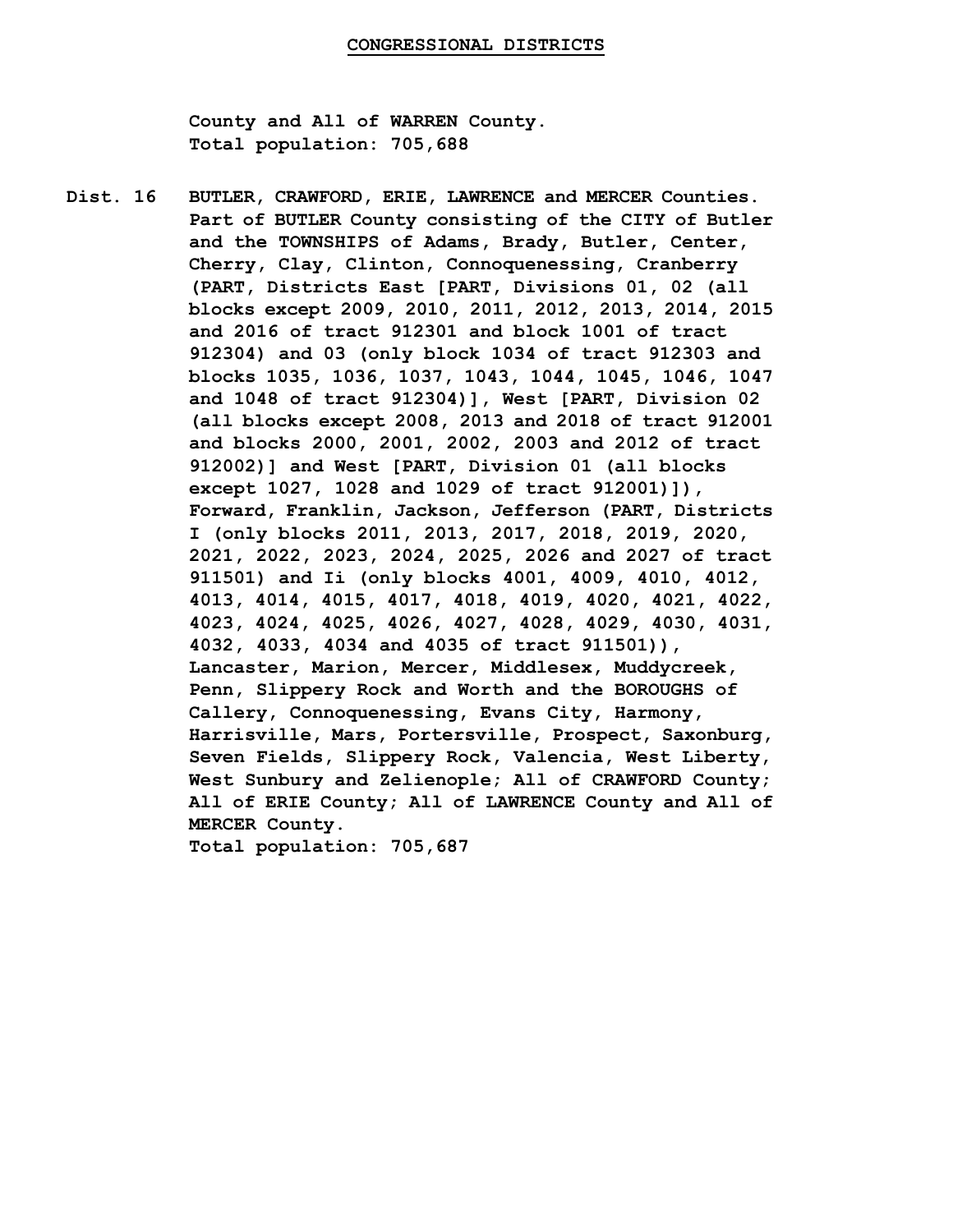**Dist. 17 ALLEGHENY, BEAVER and BUTLER Counties. Part of ALLEGHENY County consisting of the TOWNSHIPS of Aleppo, Baldwin, Collier, Crescent, East Deer, Fawn, Findlay, Frazer, Hampton, Harmar, Harrison, Indiana, Kennedy, Kilbuck, Leet, Marshall, McCandless, Moon, Mount Lebanon, Neville, North Fayette, O'Hara, Ohio, Penn Hills (PART, Wards 01, 02, 03, 04, 05 [PART, Division 01], 06, 07, 08 and 09), Pine, Reserve, Richland, Robinson, Ross, Scott, Shaler, South Fayette (PART, Districts 03 (all blocks except 2011, 2013 and 2014 of tract 456001), 05 (all blocks except 1012, 1022, 1023, 1024 and 1025 of tract 456003) and 07), Springdale, Stowe and West Deer and the BOROUGHS of Aspinwall, Avalon, Bell Acres, Bellevue, Ben Avon, Ben Avon Heights, Blawnox, Brackenridge, Bradford Woods, Carnegie, Castle Shannon, Cheswick, Coraopolis, Crafton, Dormont, Edgeworth, Emsworth, Etna, Fox Chapel, Franklin Park, Glen Osborne, Glenfield, Green Tree, Haysville, Heidelberg, Ingram, Leetsdale, McDonald (Allegheny County Portion), McKees Rocks, Millvale, Oakdale, Oakmont, Pennsbury Village, Rosslyn Farms, Sewickley, Sewickley Heights, Sewickley Hills, Sharpsburg, Springdale, Tarentum, Thornburg, Verona and West View; All of BEAVER County and Part of BUTLER County consisting of the TOWNSHIP of Cranberry (PART, Districts East [PART, Divisions 02 (only blocks 2009,**

> **912301 and block 1001 of tract 912304) and 03 (all blocks except 1034 of tract 912303 and blocks 1035, 1036, 1037, 1043, 1044, 1045, 1046, 1047 and 1048 of tract 912304)], West [PART, Divisions 02 (only blocks 2008, 2013 and 2018 of tract 912001 and blocks 2000, 2001, 2002, 2003 and 2012 of tract 912002), 03, 04, 05 and 06] and West [PART, Division 01 (only blocks 1027, 1028 and 1029 of tract 912001)]). Total population: 705,688**

> **2010, 2011, 2012, 2013, 2014, 2015 and 2016 of tract**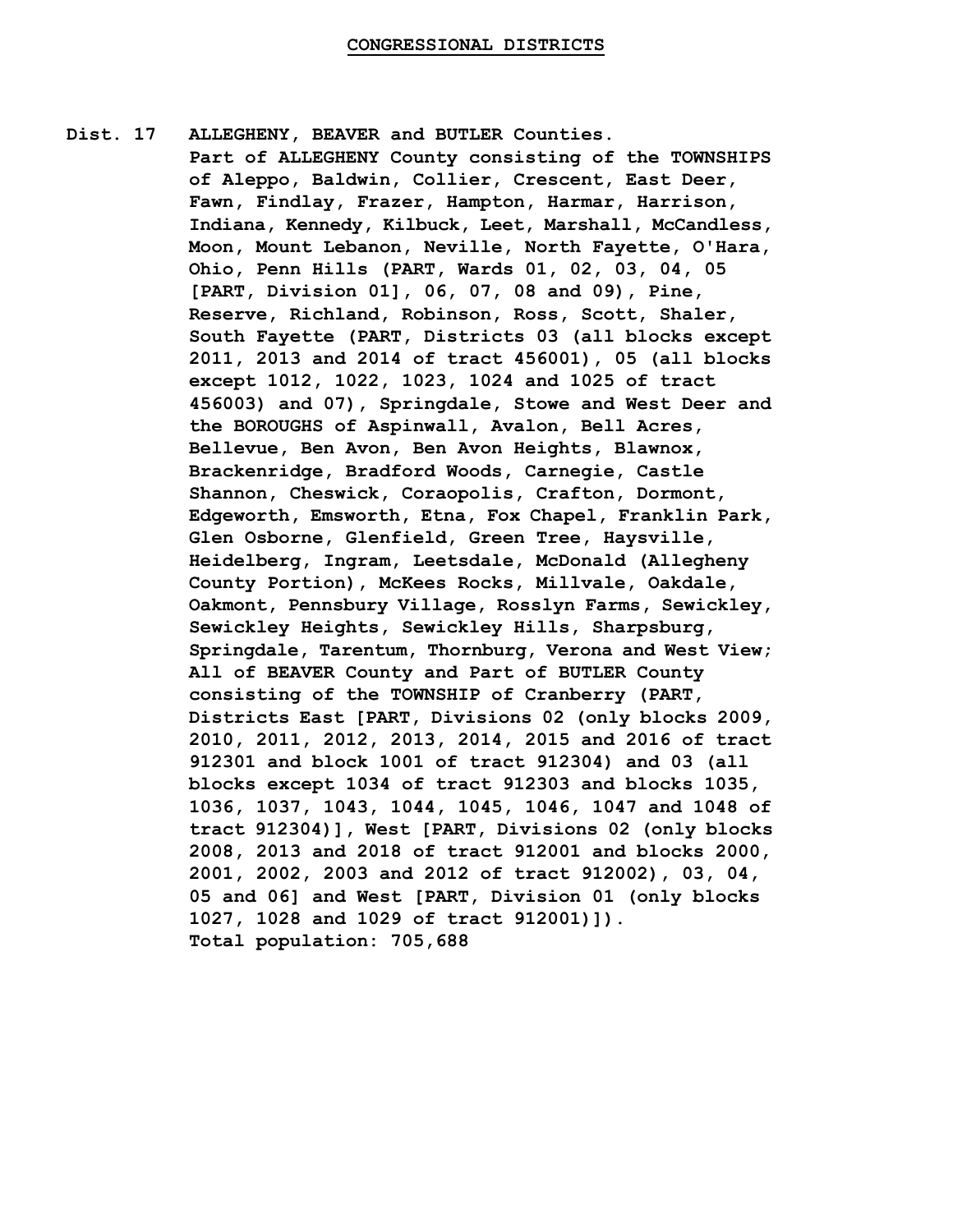## **Dist. 18 ALLEGHENY County.**

**Part of ALLEGHENY County consisting of the CITIES of Clairton, Duquesne, McKeesport and Pittsburgh and the TOWNSHIPS of Elizabeth, Forward, North Versailles, Penn Hills (PART, Ward 05 [PART, Divisions 02, 03, 04, 05 and 06]), South Fayette (PART, Districts 01, 02, 03 (only blocks 2011, 2013 and 2014 of tract 456001), 04, 05 (only blocks 1012, 1022, 1023, 1024 and 1025 of tract 456003), 06, 08, 09, 10, 11 and 12), South Park, South Versailles, Upper St. Clair and Wilkins and the BOROUGHS of Baldwin, Bethel Park, Braddock, Braddock Hills, Brentwood, Bridgeville, Chalfant, Churchill, Dravosburg, East McKeesport, East Pittsburgh, Edgewood, Elizabeth, Forest Hills, Glassport, Homestead, Jefferson Hills, Liberty, Lincoln, Monroeville, Mount Oliver, Munhall, North Braddock, Pitcairn, Pleasant Hills, Plum, Port Vue, Rankin, Swissvale, Trafford (Allegheny County Portion), Turtle Creek, Versailles, Wall, West Elizabeth, West Homestead, West Mifflin, Whitaker, White Oak, Whitehall, Wilkinsburg and Wilmerding. Total population: 705,688**

**Population of all districts: 12,702,379**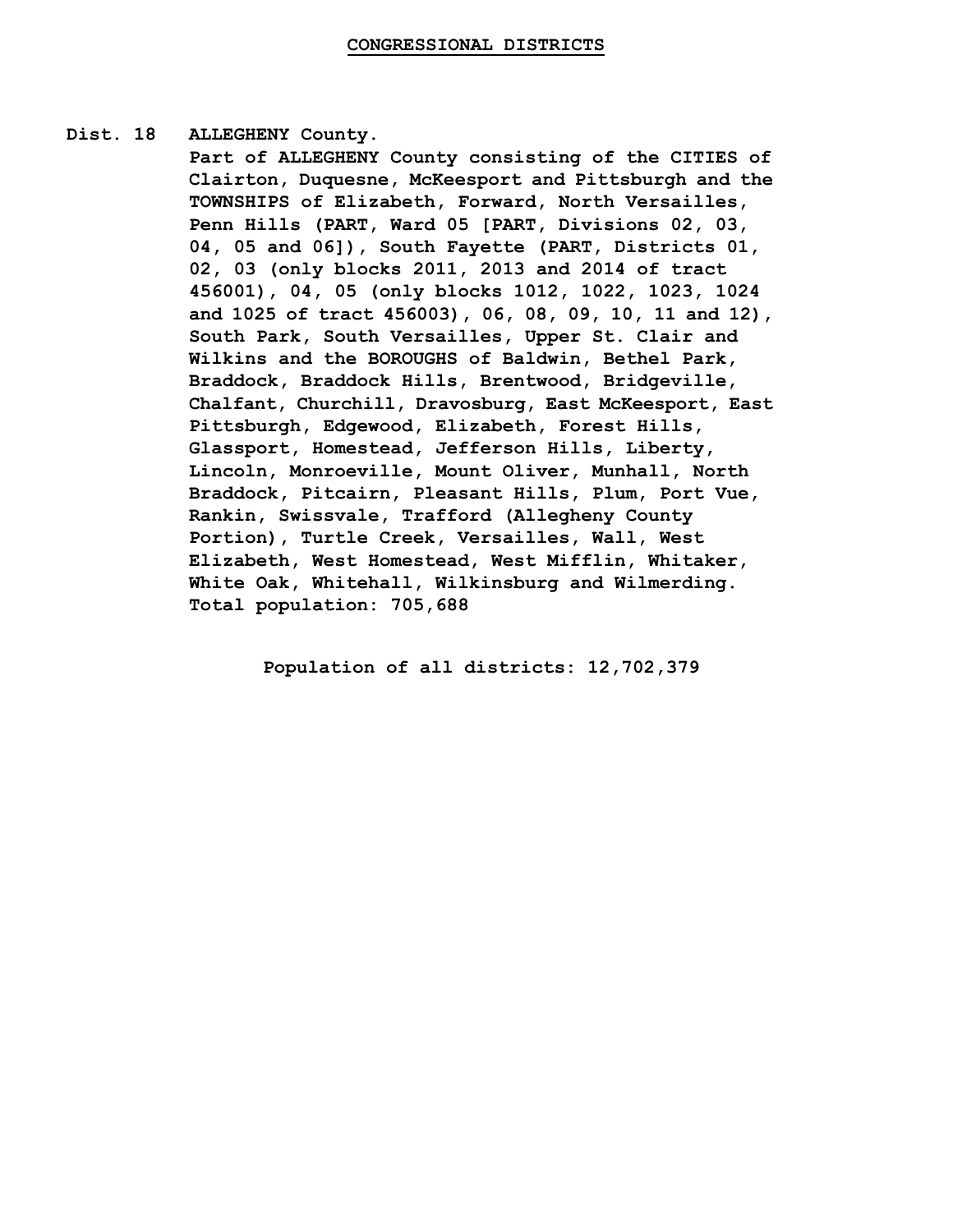| The Statewide population = $12,702,379$         |                   |                  |  |
|-------------------------------------------------|-------------------|------------------|--|
| The Average population per district = $705,688$ |                   |                  |  |
| <b>DISTRICT</b>                                 | <b>POPULATION</b> | <b>DEVIATION</b> |  |
| $\mathbf{1}$                                    | 705,687           | $-1$ (0.00%)     |  |
| $\overline{2}$                                  | 705,688           | $+0$ (0.00%)     |  |
| $\mathsf{3}$                                    | 705,688           | $+0$ (0.00%)     |  |
| $\overline{4}$                                  | 705,687           | $-1$ (0.00%)     |  |
| 5                                               | 705,688           | $+0$ (0.00%)     |  |
| 6                                               | 705,688           | $+0$ (0.00%)     |  |
| $\overline{7}$                                  | 705,688           | $+0$ (0.00%)     |  |
| 8                                               | 705,687           | $-1$ (0.00%)     |  |
| 9                                               | 705,687           | $-1$ (0.00%)     |  |
| 10                                              | 705,688           | $+0$ (0.00%)     |  |
| 11                                              | 705,688           | $+0$ (0.00%)     |  |
| 12                                              | 705,688           | $+0$ (0.00%)     |  |
| 13                                              | 705,688           | $+0$ (0.00%)     |  |
| 14                                              | 705,688           | $+0$ (0.00%)     |  |
| 15                                              | 705,688           | $+0$ (0.00%)     |  |
| 16                                              | 705,687           | $-1$ (0.00%)     |  |
| 17                                              | 705,688           | $+0$ (0.00%)     |  |
| 18                                              | 705,688           | $+0$ (0.00%)     |  |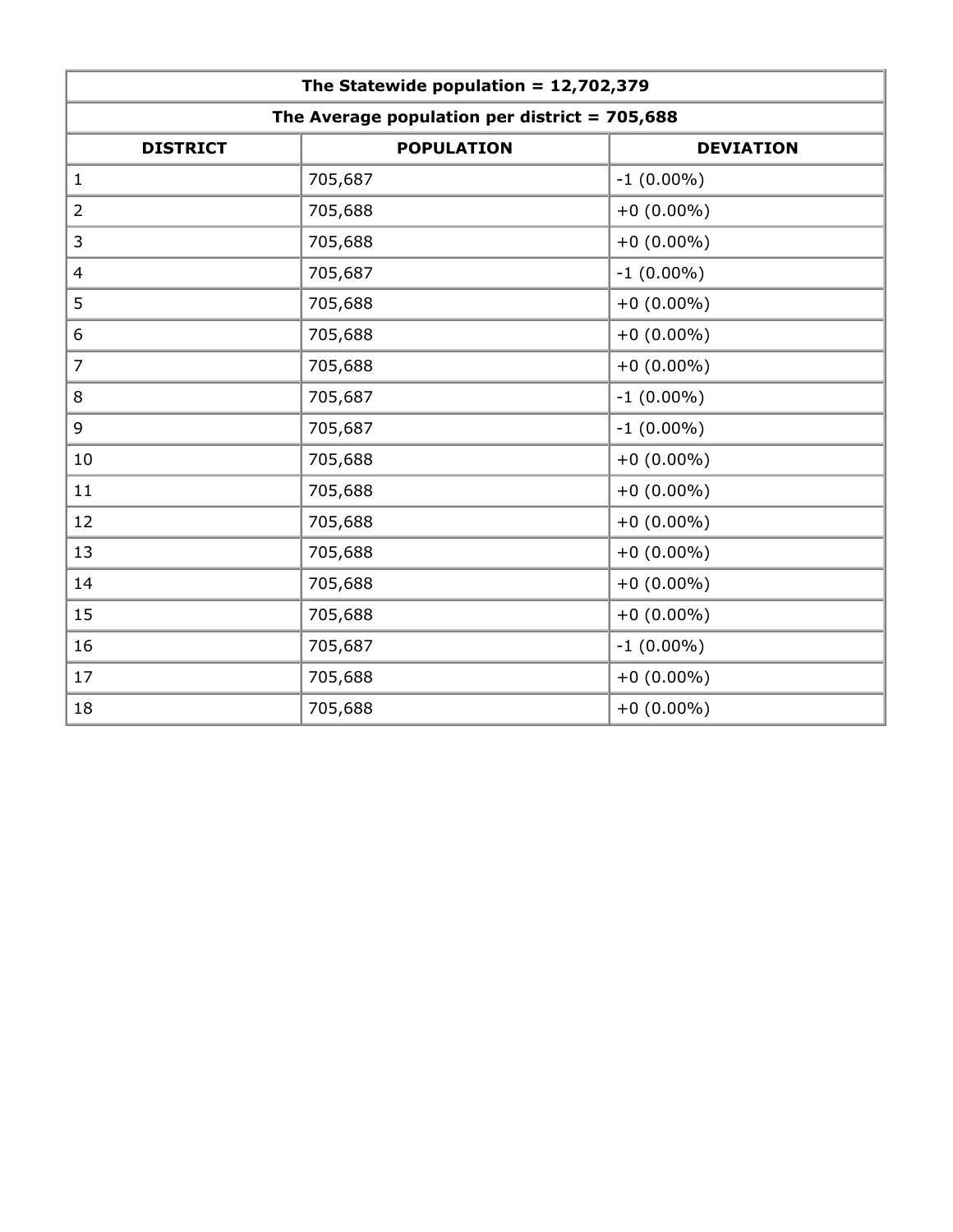| LEGISLATIVE DATA PROCESSING CENTER        | 02/22/2018<br>PAGE 1 |
|-------------------------------------------|----------------------|
| COUNTIES SPLIT BY CONGRESSIONAL DISTRICTS |                      |
| 14 TOTAL COUNTIES                         | 18 TOTAL SPLITS      |
| ALLEGHENY                                 | 017 018              |
| <b>BERKS</b>                              | 004 006 009          |
| <b>BUTLER</b>                             | 015 016 017          |
| CAMBRIA                                   | 013 015              |
| CENTRE                                    | 012 015              |
| CHESTER                                   | 005 006              |
| CUMBERLAND                                | 010 013              |
| LUZERNE                                   | 008 009              |
| MONROE                                    | 007 008              |
| MONTGOMERY                                | 001 004 005          |
| NORTHUMBERLAND                            | 009 012              |
| PHILADELPHIA                              | 002 003 005          |
| WESTMORELAND                              | 013 014              |
| YORK                                      | 010 011              |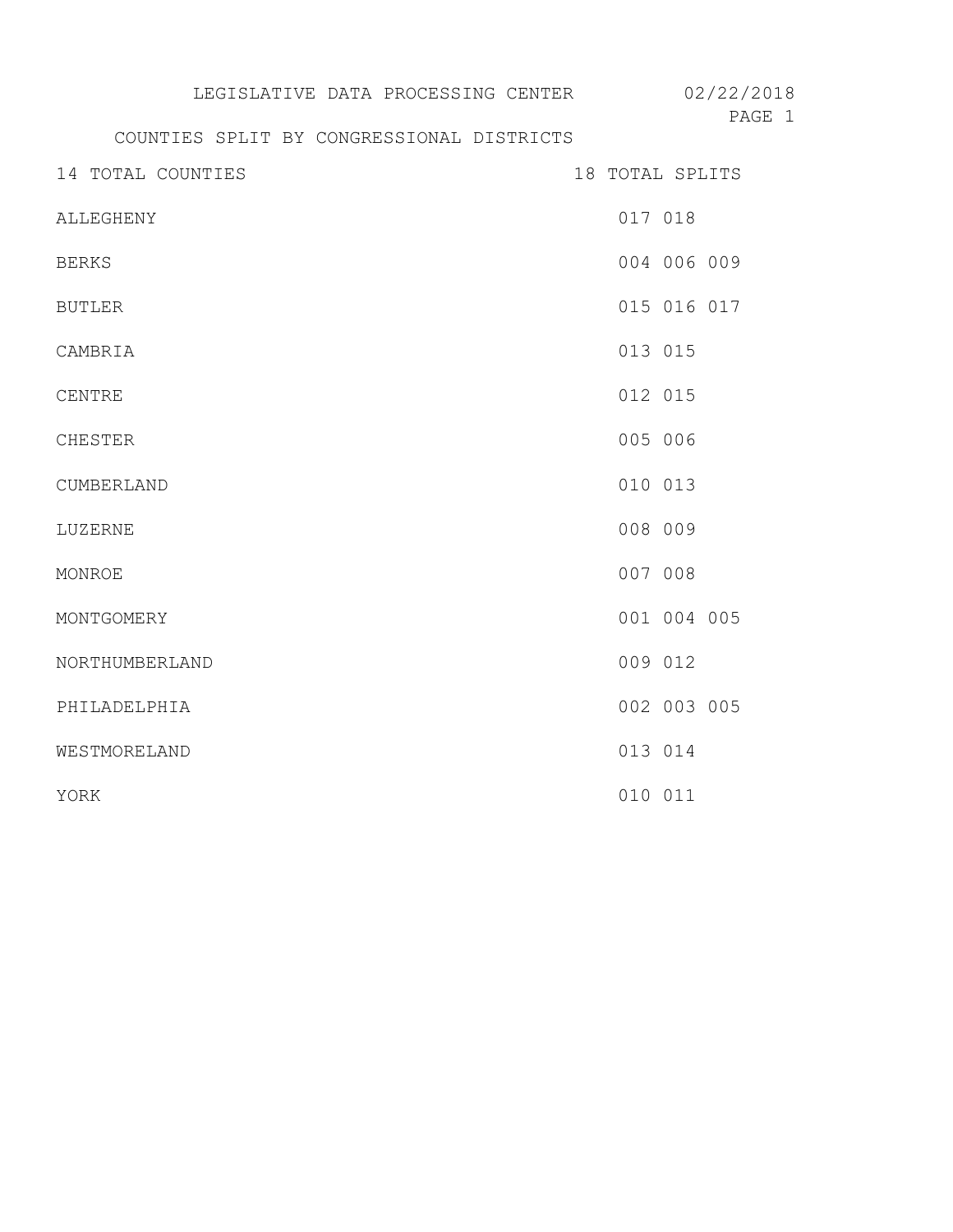LEGISLATIVE DATA PROCESSING CENTER 02/22/2018

PAGE 1

PLACES SPLIT BY CONGRESSIONAL DISTRICTS

19 TOTAL PLACES 20 TOTAL SPLITS

| ALLEGHENY COUNTY      |          |             |  |
|-----------------------|----------|-------------|--|
| PENN HILLS            | TOWNSHIP | 017 018     |  |
| SOUTH FAYETTE         | TOWNSHIP | 017 018     |  |
| BERKS COUNTY          |          |             |  |
| DISTRICT              | TOWNSHIP | 004 009     |  |
| EXETER                | TOWNSHIP | 006 009     |  |
| BUTLER COUNTY         |          |             |  |
| CRANBERRY             | TOWNSHIP | 016 017     |  |
| <b>JEFFERSON</b>      | TOWNSHIP | 015 016     |  |
| CAMBRIA COUNTY        |          |             |  |
| EAST TAYLOR           | TOWNSHIP | 013 015     |  |
| CENTRE COUNTY         |          |             |  |
| HALFMOON              | TOWNSHIP | 012 015     |  |
| CHESTER COUNTY        |          |             |  |
| <b>BIRMINGHAM</b>     | TOWNSHIP | 005 006     |  |
| CUMBERLAND COUNTY     |          |             |  |
| NORTH MIDDLETON       | TOWNSHIP | 010 013     |  |
| LUZERNE COUNTY        |          |             |  |
| HAZLE                 | TOWNSHIP | 008 009     |  |
| MONROE COUNTY         |          |             |  |
| SMITHFIELD            | TOWNSHIP | 007 008     |  |
| MONTGOMERY COUNTY     |          |             |  |
| FRANCONIA             | TOWNSHIP | 001 004     |  |
| HORSHAM               | TOWNSHIP | 001 004     |  |
| LOWER MERION          | TOWNSHIP | 004 005     |  |
| NORTHUMBERLAND COUNTY |          |             |  |
| UPPER MAHANOY         | TOWNSHIP | 009 012     |  |
| PHILADELPHIA COUNTY   |          |             |  |
| PHILADELPHIA          | CITY     | 002 003 005 |  |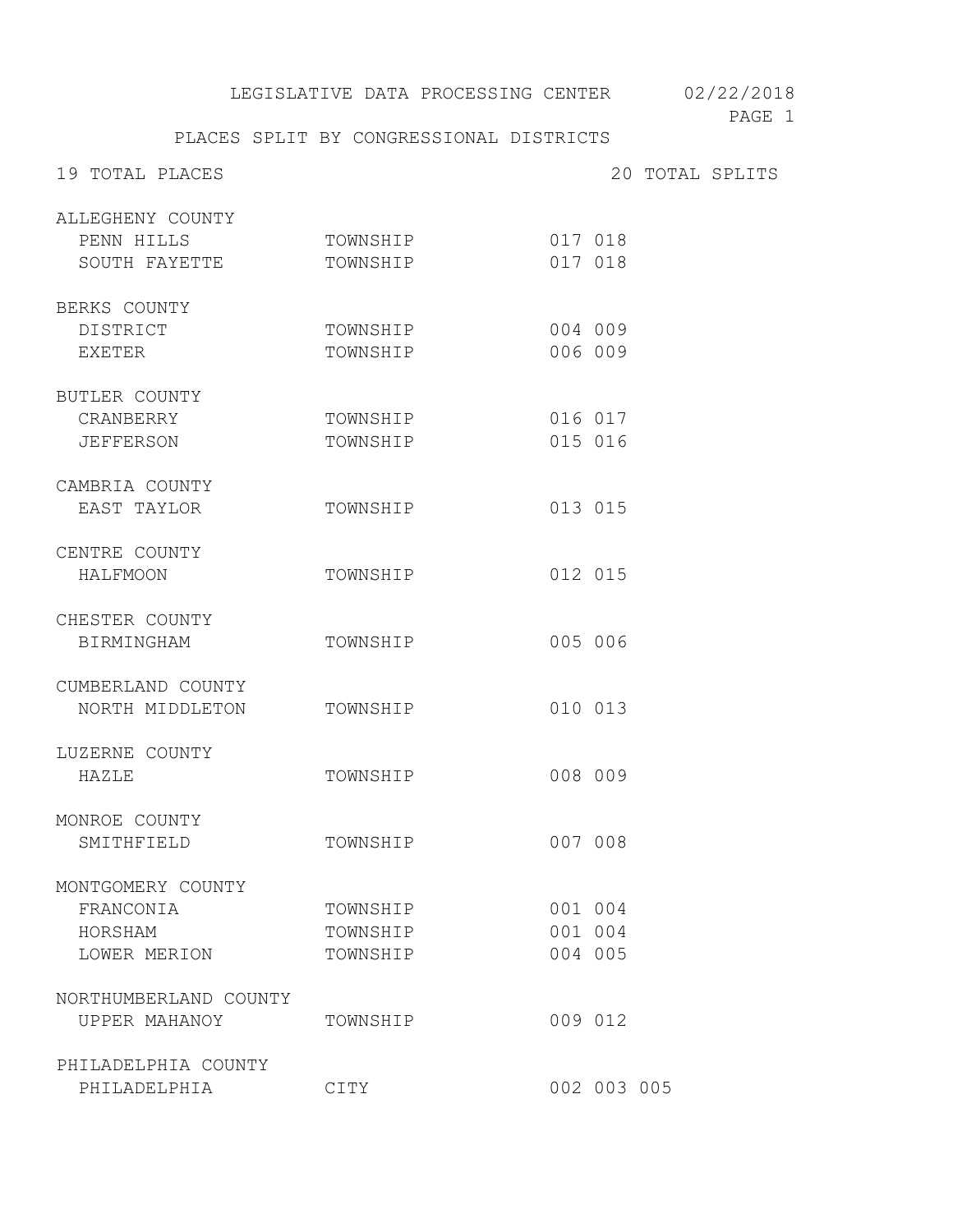LEGISLATIVE DATA PROCESSING CENTER 02/22/2018

PAGE 2

PLACES SPLIT BY CONGRESSIONAL DISTRICTS

| WESTMORELAND COUNTY |          |         |
|---------------------|----------|---------|
| UNTTY               | TOWNSHIP | 013 014 |
|                     |          |         |
| YORK COUNTY         |          |         |
| YORK                | TOWNSHIP | 010 011 |
|                     |          |         |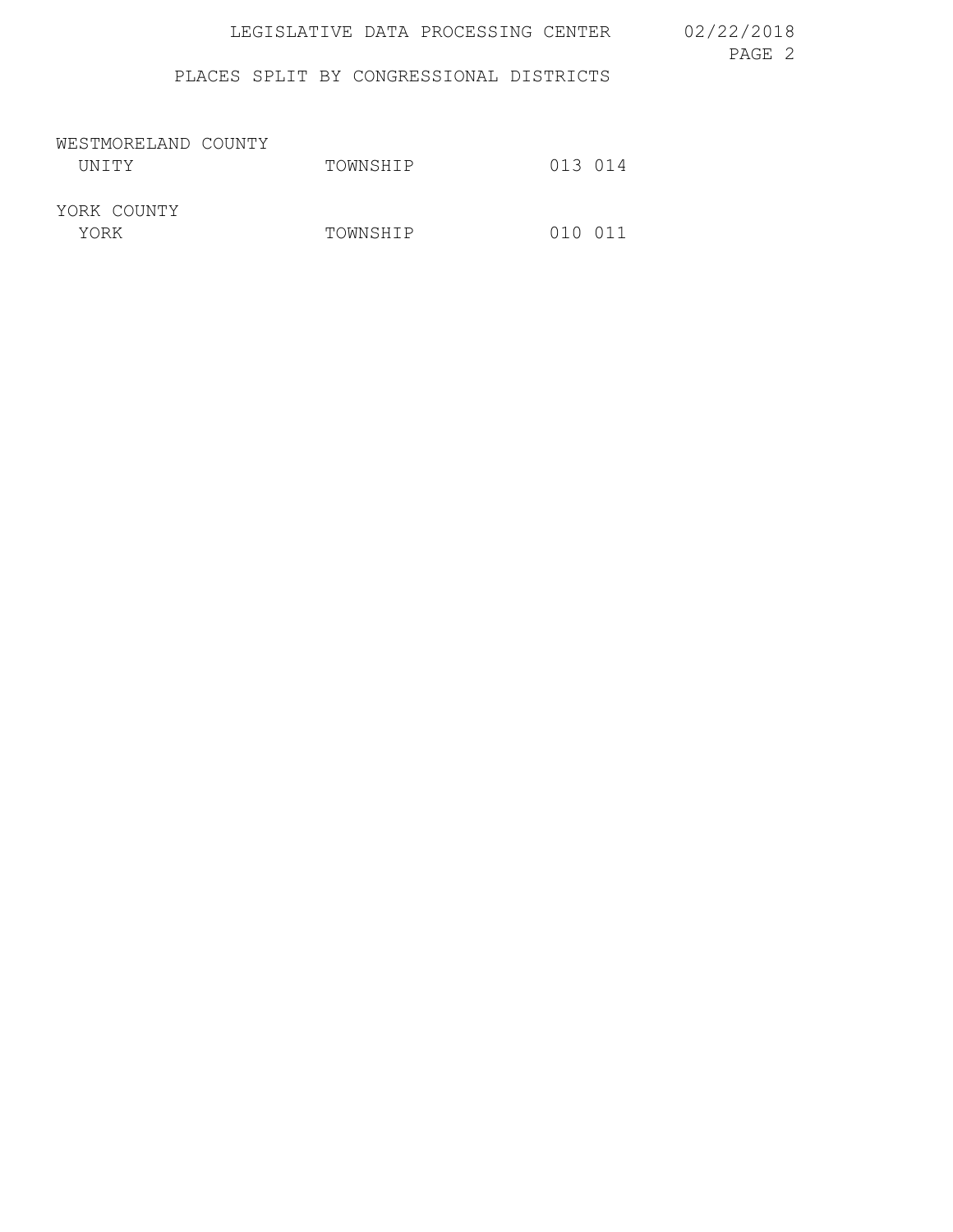PAGE 1

WARDS SPLIT BY CONGRESSIONAL DISTRICTS

| 29 TOTAL WARDS                 |          |         | 29 TOTAL SPLITS |
|--------------------------------|----------|---------|-----------------|
| ALLEGHENY COUNTY<br>PENN HILLS | TOWNSHIP |         |                 |
| WARD 05                        |          | 017 018 |                 |
| SOUTH FAYETTE                  | TOWNSHIP |         |                 |
| WARD 03                        |          | 017 018 |                 |
| WARD 05                        |          | 017 018 |                 |
| BERKS COUNTY                   |          |         |                 |
| DISTRICT                       | TOWNSHIP |         |                 |
| WARD 01                        |          | 004 009 |                 |
| EXETER                         | TOWNSHIP |         |                 |
| WARD 05                        |          | 006 009 |                 |
| BUTLER COUNTY                  |          |         |                 |
| CRANBERRY                      | TOWNSHIP |         |                 |
| WARD EAST                      |          | 016 017 |                 |
| WARD WEST                      |          | 016 017 |                 |
| WARD WEST                      |          | 016 017 |                 |
| JEFFERSON                      | TOWNSHIP |         |                 |
| WARD I                         |          | 015 016 |                 |
| WARD II                        |          | 015 016 |                 |
|                                |          |         |                 |
| CAMBRIA COUNTY                 |          |         |                 |
| EAST TAYLOR                    | TOWNSHIP |         |                 |
| WARD 01                        |          | 013 015 |                 |
| WARD 03                        |          | 013 015 |                 |
| WARD 04                        |          | 013 015 |                 |
| CHESTER COUNTY                 |          |         |                 |
| BIRMINGHAM                     | TOWNSHIP |         |                 |
| WARD 02                        |          | 005 006 |                 |
| CUMBERLAND COUNTY              |          |         |                 |
| NORTH MIDDLETON                | TOWNSHIP |         |                 |
| WARD 01                        |          | 010 013 |                 |
| WARD 03                        |          | 010 013 |                 |
|                                |          |         |                 |
| LUZERNE COUNTY                 |          |         |                 |
| HAZLE                          | TOWNSHIP |         |                 |
| WARD 01                        |          | 008 009 |                 |